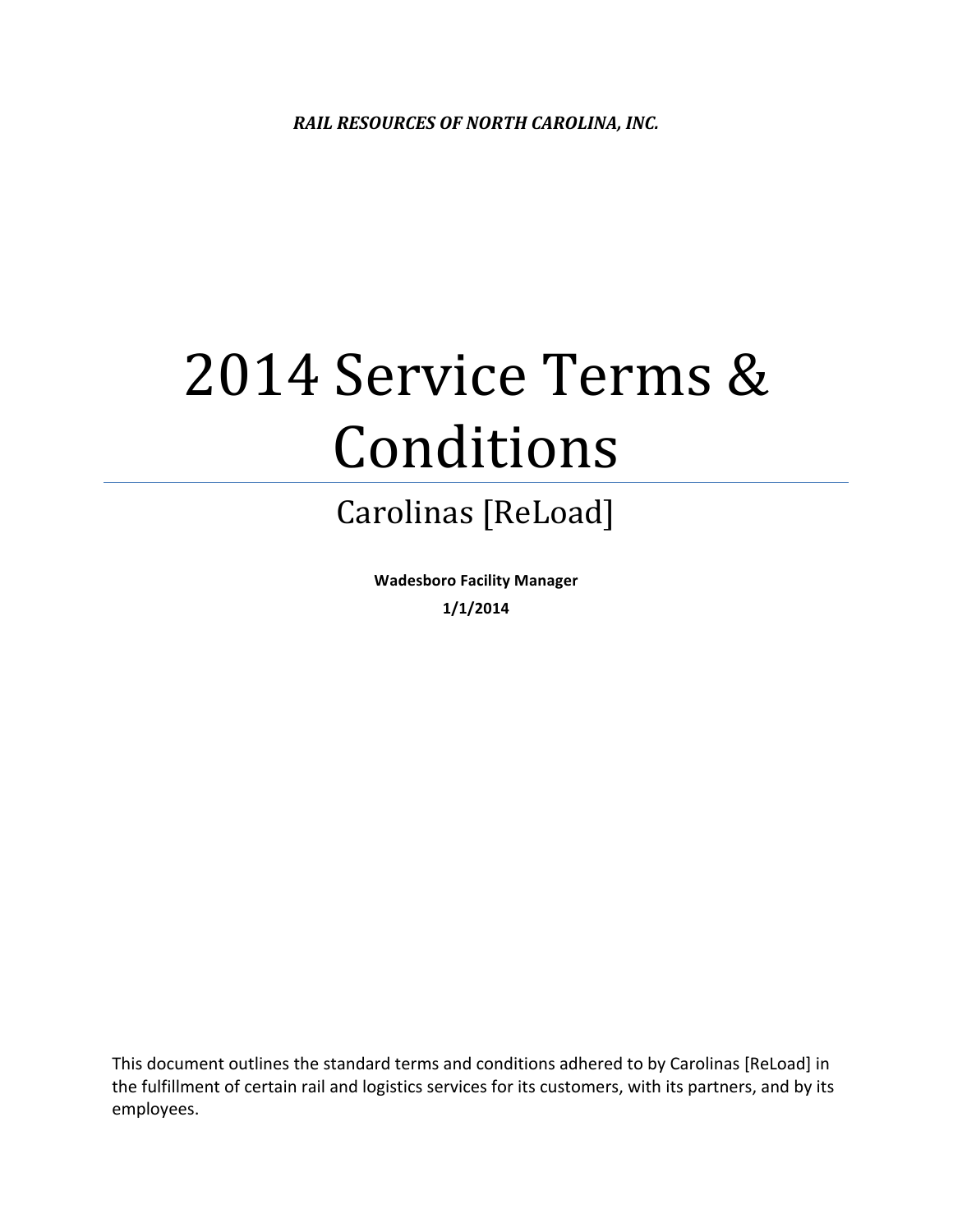# Rail Resources of North Carolina, Inc. dba "Carolinas [ReLoad]"

200 Kitty Bennett Road Wadesboro, North Carolina 28170 (704) 694-3333 office (704) 994-9111 fax

Inquiries@CarolinasReLoad.com

© 2014 Rail Resources of North Carolina, Inc. and Carolinas [ReLoad]

# **2014 Service Terms & Conditions**

Effective Date: January 1, 2014

\*For additional information and details on availability, rates and/or services provided, call us at 1-704-694-3333.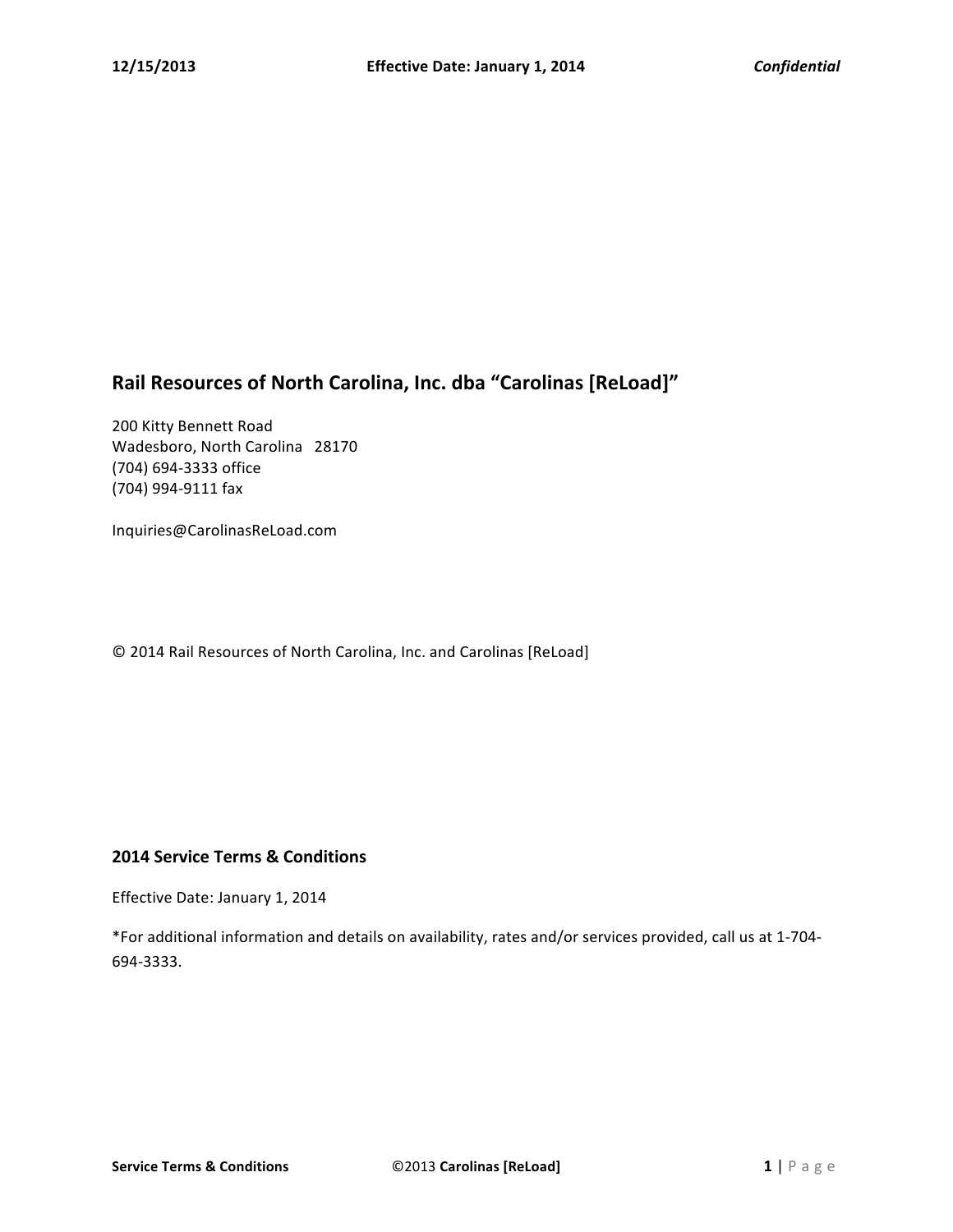# **TABLE OF CONTENTS**

| <b>FACILITIES</b>                           | 4  |  |
|---------------------------------------------|----|--|
| PRODUCT HANDLING CAPABILITIES               | 4  |  |
| LEVELS OF SERVICE AT ITS TERMINAL           | 6  |  |
| <b>TERMINAL HOURS OF OPERATION</b>          | 6  |  |
| <b>HOLIDAY SCHEDULE</b>                     | 6  |  |
|                                             |    |  |
| LOAD SCHEDULING AND DETENTION CHARGES       | 7  |  |
| <b>RAILCAR INSPECTIONS</b>                  | 7  |  |
| <b>TRAILER INSPECTIONS</b>                  | 8  |  |
| RAILCAR AND TRAILER SEALING                 | 8  |  |
| PRODUCT SAMPLING                            | 8  |  |
| <b>CUSTOMER REPORTS</b>                     | 8  |  |
| <b>WEIGHING OF TRUCKS</b>                   | 9  |  |
|                                             |    |  |
| <b>EXTRA LABOR</b>                          | 9  |  |
| <b>RAILCAR HEATING</b>                      | 9  |  |
| <b>INERT GAS</b>                            | 9  |  |
| <b>SELF LOADING</b>                         | 9  |  |
|                                             |    |  |
|                                             |    |  |
| <b>CAROLINAS RELOAD PRICING</b>             | 11 |  |
| SERVICE DELIVERY SPECIFICATION SHEET (SDSS) | 11 |  |
| <b>TRANSFERS</b>                            | 11 |  |
| MINIMUM TRANSFER AMOUNT                     | 11 |  |
| PRODUCT REPLENISHMENT                       | 11 |  |
| RAILCAR RECONSIGNMENT                       | 11 |  |
| <b>STARTUP CHARGES</b>                      | 11 |  |
| TRANSFER OF RETURNED PRODUCT                | 11 |  |
| <b>ENERGY SURCHARGE</b>                     | 12 |  |
| <b>OVERTIME</b>                             | 12 |  |
| TRACK OCCUPANCY CHARGES                     | 12 |  |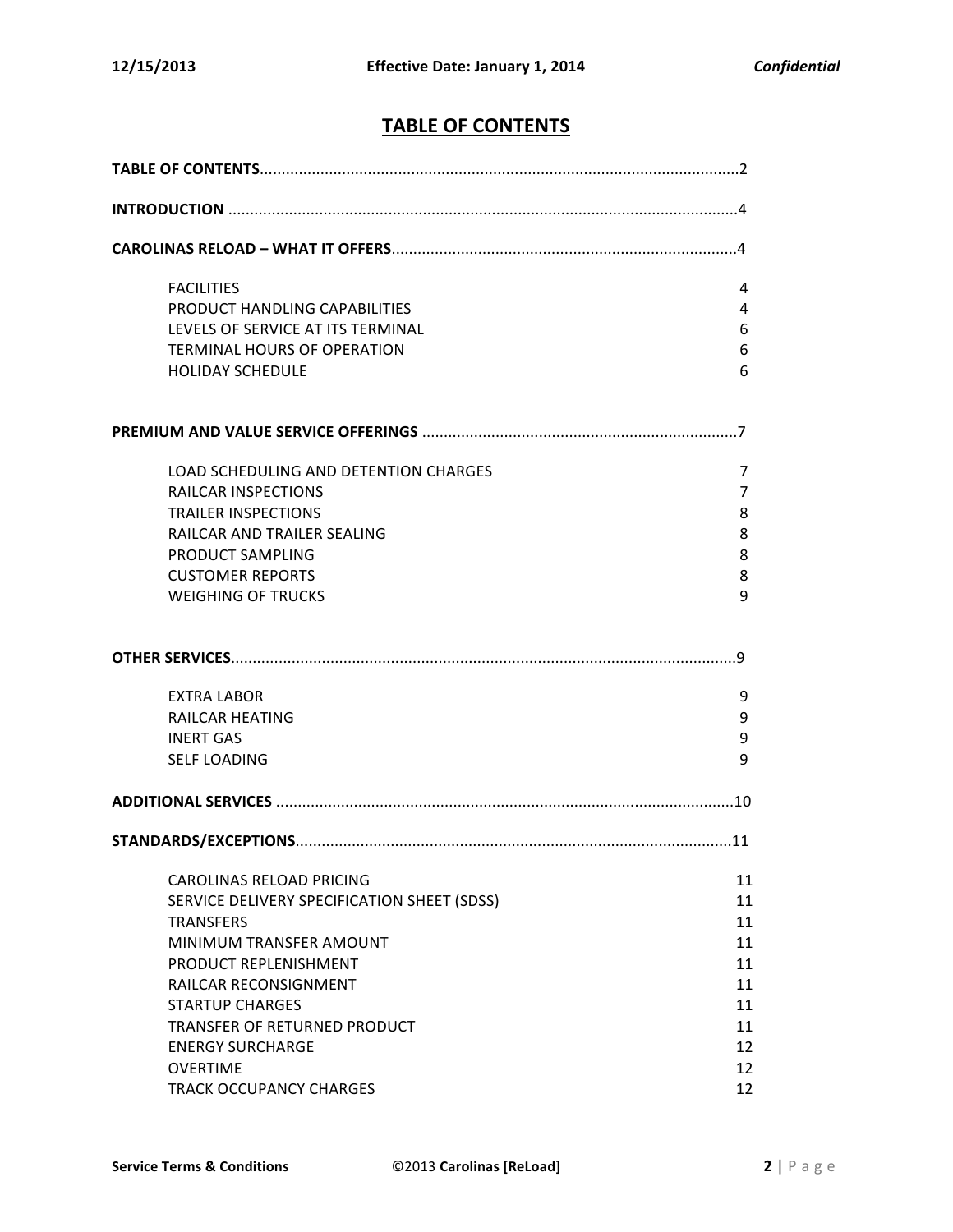| REQUIRED METHOD OF COMMUNICATION                                       | 13       |
|------------------------------------------------------------------------|----------|
| <b>CUSTOMER SYSTEMS POLICY</b>                                         | 13       |
|                                                                        |          |
| <b>PURPOSE</b>                                                         | 14       |
| <b>MOTOR CARRIER ACCESS</b>                                            | 14       |
| MOTOR CARRIER ACCESS AGREEMENT                                         | 14       |
| <b>GENERAL SAFETY</b>                                                  | 14       |
| <b>WORKING TRACK PROTECTION</b>                                        | 15       |
| PRELOADED TRAILER PROTECTION                                           | 15       |
| <b>ELECTRICAL SAFETY</b><br>PERSONAL ELECTRONIC AND ELECTRICAL DEVICES | 16<br>16 |
| AFTER HOURS TERMINAL ACCESS                                            | 16       |
| <b>TERMINAL HOUSEKEEPING</b>                                           | 17       |
| <b>INDEMNITY AND INSURANCE</b>                                         | 17       |
| <b>HOT WORK PERMITS</b>                                                | 18       |
| <b>SECURITY</b>                                                        | 18       |
|                                                                        | .19      |
| <b>COVERAGE OF TERMS AND CONDITIONS</b>                                | 19       |
| <b>LOSS OF PRODUCT</b>                                                 | 19       |
| LOSS OR DAMAGE LIABILITY CLAIMS                                        | 20       |
| <b>FORCE MAJEURE</b>                                                   | 20       |
| <b>INDEMNIFICATION AND DAMAGES</b>                                     | 20       |
| <b>INSURANCE</b>                                                       | 21       |
| PRELOADING AND PARKING                                                 | 22       |
| PRODUCT INFORMATION                                                    | 22       |
| <b>MODIFICATION OF TERMS AND SERVICES</b>                              | 22       |
| OTHER TRANSPORTATION DOCUMENTS                                         | 22       |
| <b>TERMINATION AND DEFAULT</b>                                         | 23<br>23 |
| <b>COMPLIANCE WITH LAWS AND RULES</b>                                  |          |
| INTERPRETATION AND VENUE<br><b>ATTORNEY FEES AND COSTS</b>             | 24<br>24 |
| <b>RELATIONSHIP OF PARTIES</b>                                         | 24       |
| <b>HEADINGS</b>                                                        | 25       |
| THIRD PARTY BENEFICIARY                                                | 25       |
| CREDIT TERMS / PAYMENT / BILLING DISPUTES / FINANCE CHARGE             | 25       |
| <b>TAXES</b>                                                           | 26       |
| <b>NOTICES</b>                                                         | 26       |
|                                                                        |          |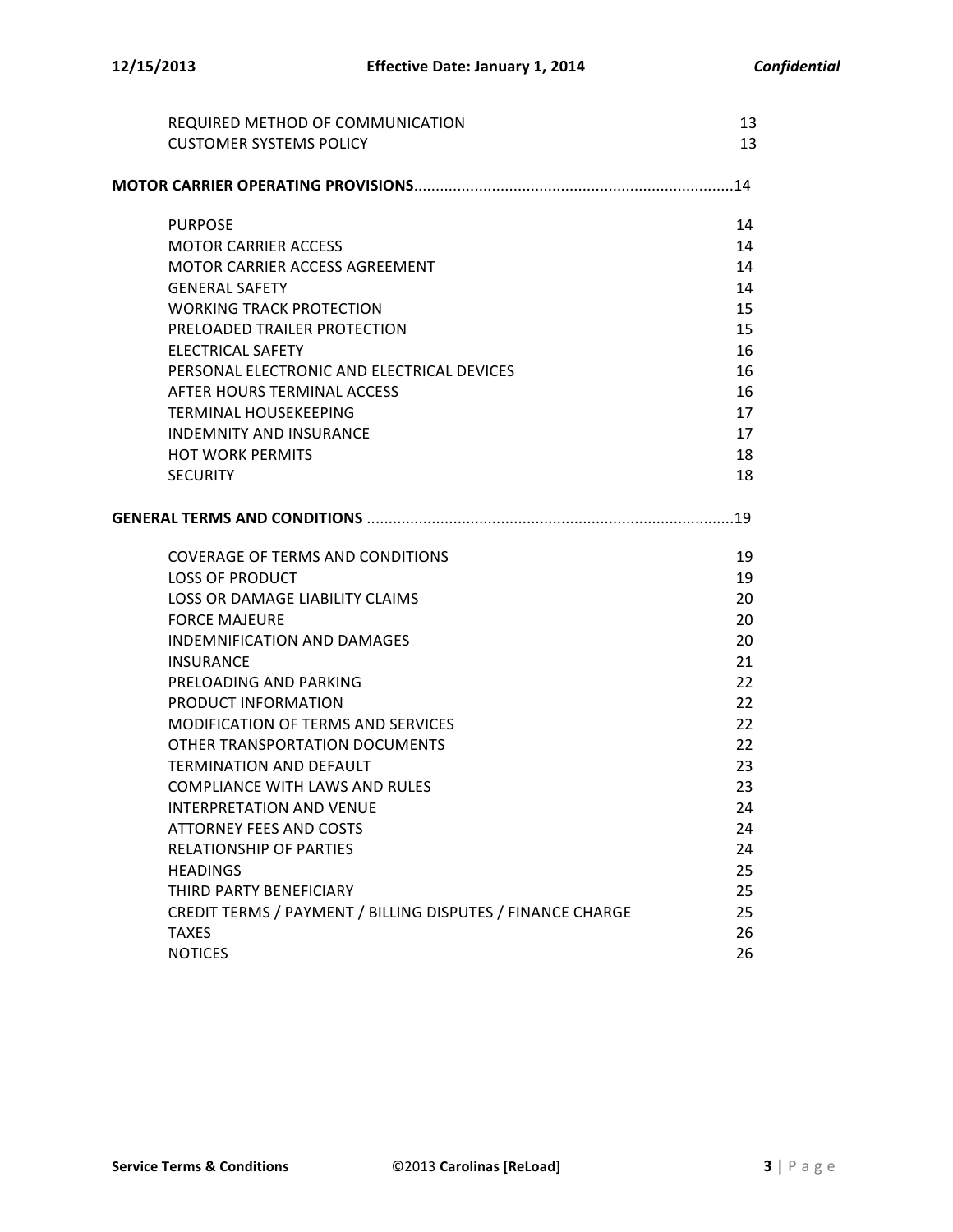# **INTRODUCTION**

Rail Resources of North Carolina, Inc. (dba "CAROLINAS RELOAD" or the "Company") operates North and South Carolina's leading independent multi-modal transloading, materials management, and logistics services facility. This facility allows for the transfer of commodities between railcars, trucks, storage, and containers. These Service Terms and Conditions (the "Document") describe the facility managed and services offered by CAROLINAS RELOAD and set forth the terms and conditions under which it will arrange, provide, accommodate or make available its facility and services. The terms and conditions in this Document apply to all transfers and activities occurring in CAROLINAS RELOAD terminal facility.

# **CAROLINAS RELOAD – WHAT IT OFFERS**

#### **Facilities**

CAROLINAS RELOAD operates a specialized terminal facility that allows Customers to transfer product between railcars, ocean containers, storage containers, and/or bulk trucks. The terminal facility is generally equipped with onsite management, offices, secure access, truck service drives, area lighting, fencing and multiple types of transfer equipment.

CAROLINAS RELOAD is prepared to tailor its services to meet your requirements. Location and more detailed descriptions of service offerings can be found on CAROLINAS RELOAD's website: www.CarolinasReLoad.com.

#### **Product Handling Capabilities**

| <b>CHEMICALS</b>       | <b>DRY PRODUCTS</b>       | <b>AGRICULTURAL</b> | <b>WASTE</b>              |
|------------------------|---------------------------|---------------------|---------------------------|
|                        |                           |                     |                           |
| <b>Plastics</b>        | <b>Building materials</b> | Lumber & wood       | ASR (Auto Shredder        |
|                        |                           | products            | Residue)                  |
| Fertilizers            | Metal ingots/billets      | Grains              | C&D (Construction &       |
|                        |                           |                     | <b>Demolition Debris)</b> |
| Compressed, Non-       | Carpet & flooring         | Food products       | MSW (Municipal Solid      |
| <b>Flammable Gases</b> |                           |                     | Waste)                    |
| Non-hazardous fluids   | Aggregates (gravel, etc.) | Natural oils        | Agricultural by-products  |
|                        | Wire & spools             |                     |                           |
|                        | Generators &              |                     |                           |
|                        | transformers              |                     |                           |

CAROLINAS RELOAD can handle a variety of products. Examples include:

The following conditions and qualifiers should be noted with respect to CAROLINAS RELOAD's services:

• Terminal facility may not be fully equipped to handle all commodities.\* CAROLINAS RELOAD reserves the right to refuse to handle any product at its sole discretion;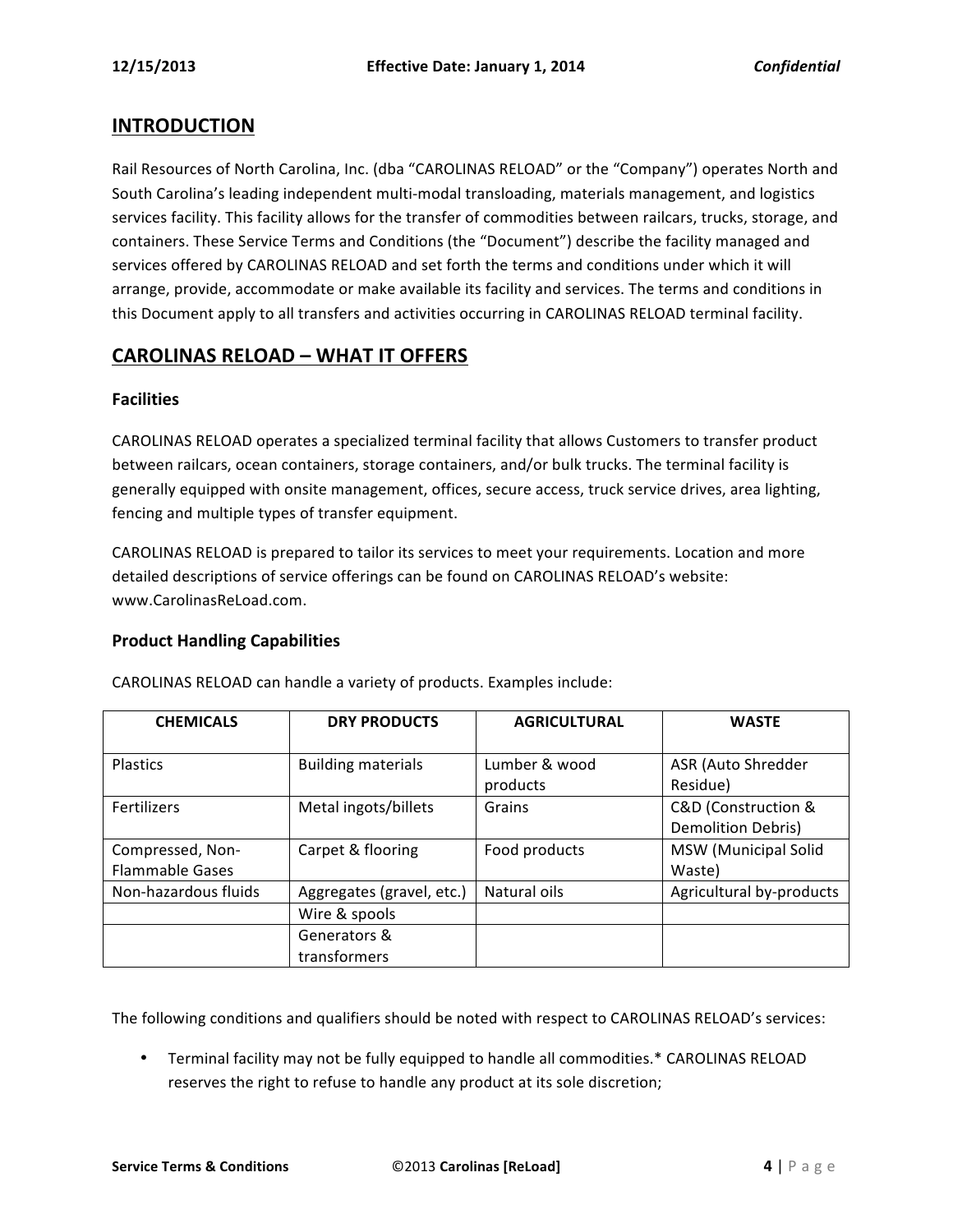- CAROLINAS RELOAD does not normally handle explosives, etiological agents, hazardous or radioactive materials, but will consider handling such products on a case-by-case basis; \*
- RCRA Hazardous Waste refers to any material regulated by the US EPA as "hazardous waste" according to EPA requirements set forth in 40 CFR Parts 260 and 261;
- Flammable products are defined as those having a flash point of 141° Fahrenheit or less.

Prior to shipping to a CAROLINAS RELOAD terminal, all products must be approved by CAROLINAS RELOAD to ensure safe transloading and our ability to meet your quality requirements.

For more information on obtaining product approval, please see the "Customer" section at www.CarolinasReLoad.com.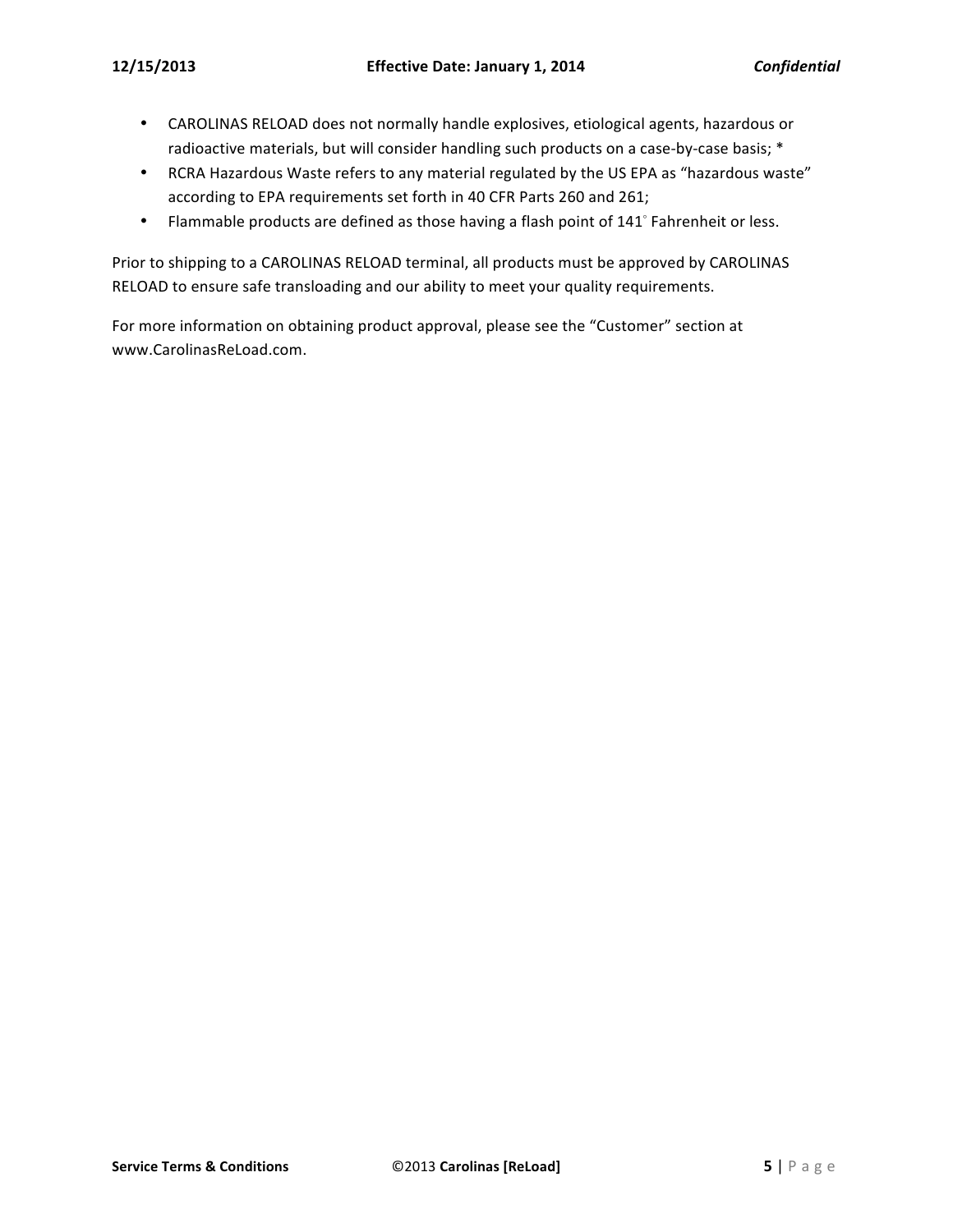#### Levels of Service at Its Terminal Facility

CAROLINAS RELOAD offers two service options at its terminal: Premium and Value Service. With Premium and Value Service, CAROLINAS RELOAD may offer other special services at its terminal to simplify your distribution processes, including, but not limited to, product dilution, heating, blending/sifting/sparging of products, inert gas application and product testing. Additional charges for these services will apply based on the service requested. The service levels are described in the following table:

| <b>SERVICE LEVEL</b>                                                | <b>SERVICES</b>                                                                                                                                                                   |
|---------------------------------------------------------------------|-----------------------------------------------------------------------------------------------------------------------------------------------------------------------------------|
| <b>Premium</b> (including non-hazardous Liquid and Dry<br>Products) | <b>Product Transfer</b> (Conducted by terminal personnel,<br>trained in safety and quality handling procedures for<br>your product and using equipment tailored to your<br>needs) |
|                                                                     | <b>Operations Management</b>                                                                                                                                                      |
|                                                                     | <b>Facilities Management</b>                                                                                                                                                      |
|                                                                     | <b>Inventory &amp; Order Management</b>                                                                                                                                           |
|                                                                     | <b>Quality Control</b>                                                                                                                                                            |
|                                                                     |                                                                                                                                                                                   |
| <b>Value</b> (mostly Dry non-hazardous Products)                    | <b>Product Transfer</b> (Conducted by motor carrier with a<br>self-loading truck)                                                                                                 |
|                                                                     | <b>Operations Management</b>                                                                                                                                                      |
|                                                                     | <b>Facilities Management</b>                                                                                                                                                      |
|                                                                     | <b>Inventory &amp; Order Management</b>                                                                                                                                           |
|                                                                     | <b>Quality Control</b>                                                                                                                                                            |

# **Terminal Hours of Operation**

Terminal hours are generally Monday through Saturday, 7:00 a.m. to 7:00 p.m. For the hours of operation of a specific terminal capability or service please contact CAROLINAS RELOAD directly at 1-704-694-3333.

#### **Holiday Schedule**

CAROLINAS RELOAD observes the following holiday schedule:

| <b>HOLIDAY SCHEDULE</b> |                            |  |  |
|-------------------------|----------------------------|--|--|
| New Year's Day          | <b>Thanksgiving Day</b>    |  |  |
| <b>Memorial Day</b>     | Day after Thanksgiving Day |  |  |
| <b>Independence Day</b> | <b>Christmas Eve Day</b>   |  |  |
| Labor Day               | <b>Christmas Day</b>       |  |  |

Holidays are observed on their actual day. If, however, a holiday falls on a Sunday, it is observed on the following Monday.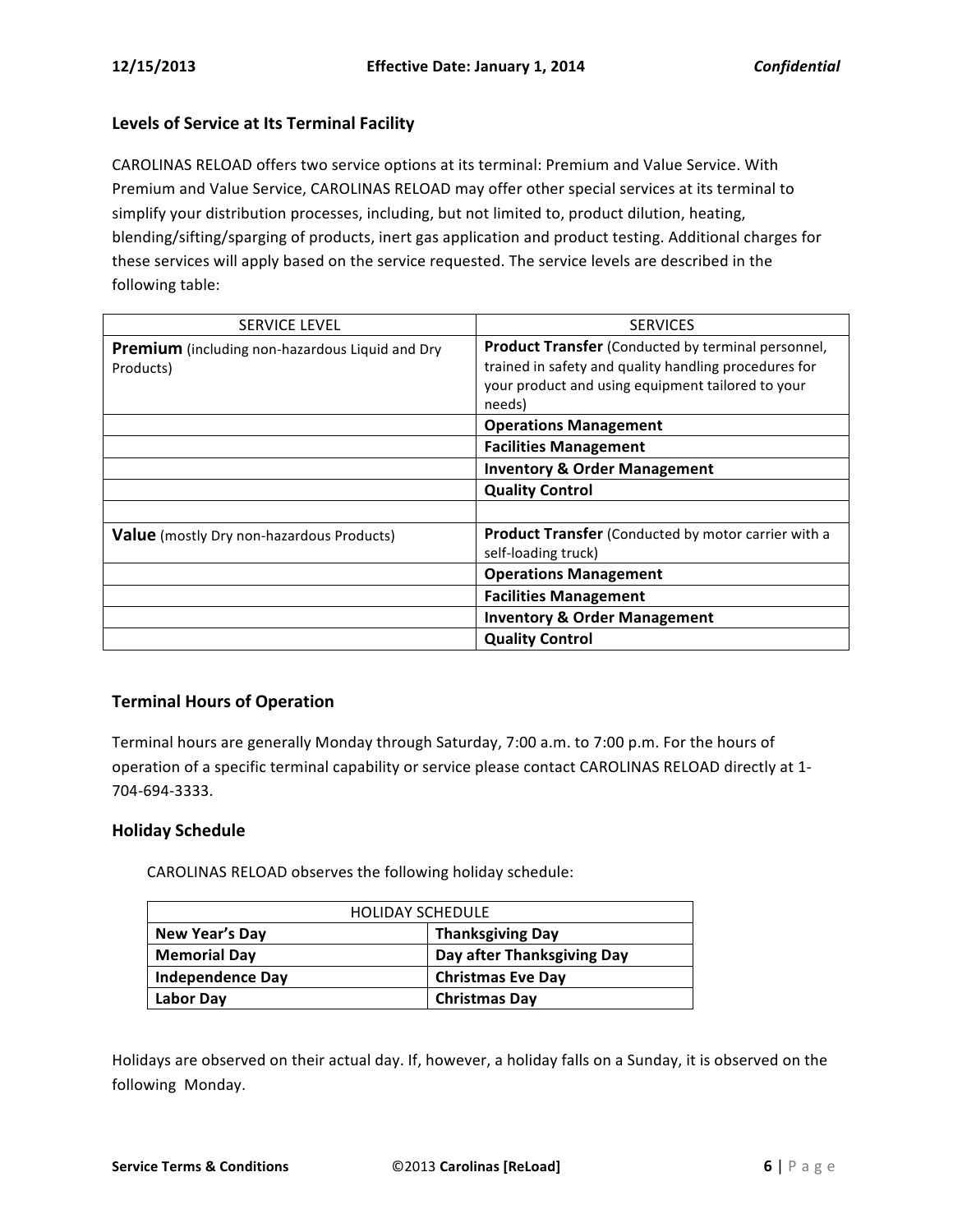# **PREMIUM AND VALUE SERVICE OFFERINGS**

#### **Load Scheduling and Detention Charges**

Scheduled transfer times are utilized in CAROLINAS RELOAD terminal operations; therefore, at least 24hour notification, and corresponding CAROLINAS RELOAD acceptance, is required. Transfers scheduled with less than 24-hour advance notice will be managed according to available transfer times and thus may be subject to additional charges.

If the motor carrier is on time, CAROLINAS RELOAD will attempt to complete transfers within two (2) hours from the scheduled transfer time; if the motor carrier is late, CAROLINAS RELOAD will attempt to complete the transfers within two (2) hours from actual commencement of the transfer. A transfer shall be measured from the time when a truck weighs into a terminal to the time it weighs out of a terminal. If the motor carrier arrives late, overtime charges may apply.

CAROLINAS RELOAD will attempt to accommodate early or late motor carrier arrivals if resources are available.

CAROLINAS RELOAD is not responsible for truck detention charges on scheduled loads unless they are incurred as a result of CAROLINAS RELOAD's gross negligence and then only if a motor carrier provided detention slip has been signed by an authorized CAROLINAS RELOAD terminal representative indicating CAROLINAS RELOAD's preliminary agreement or disagreement with the claim's validity. The Customer will be responsible for all other overtime and truck detention charges. CAROLINAS RELOAD is not responsible for any costs incurred by Customer due to equipment failures at the CAROLINAS RELOAD terminals. CAROLINAS RELOAD accepts no responsibility for truck detention charges on unscheduled loads regardless of cause. All truck detention claims must be submitted to CAROLINAS RELOAD within 60 days of the scheduled load date to the address listed in the Notice section of this Document.

#### **Railcar Inspections**

Railcars will be visually inspected within twenty-four (24) hours of arrival or on the first operating day they are positioned in the terminal (excluding weekends and holidays), whichever is later, and also before departure from the terminal.

Inspections will include or look for:

- Verification that Customer seals are intact, if applicable.
- Visible leaks in railcars.
- Visible damage to railcars.
- Broken safety devices pertaining to the transfer process.
- Appropriate placarding.

Customer will be notified of any deficiencies and will be responsible for the cost of needed repairs and cleanup or remediation, if any.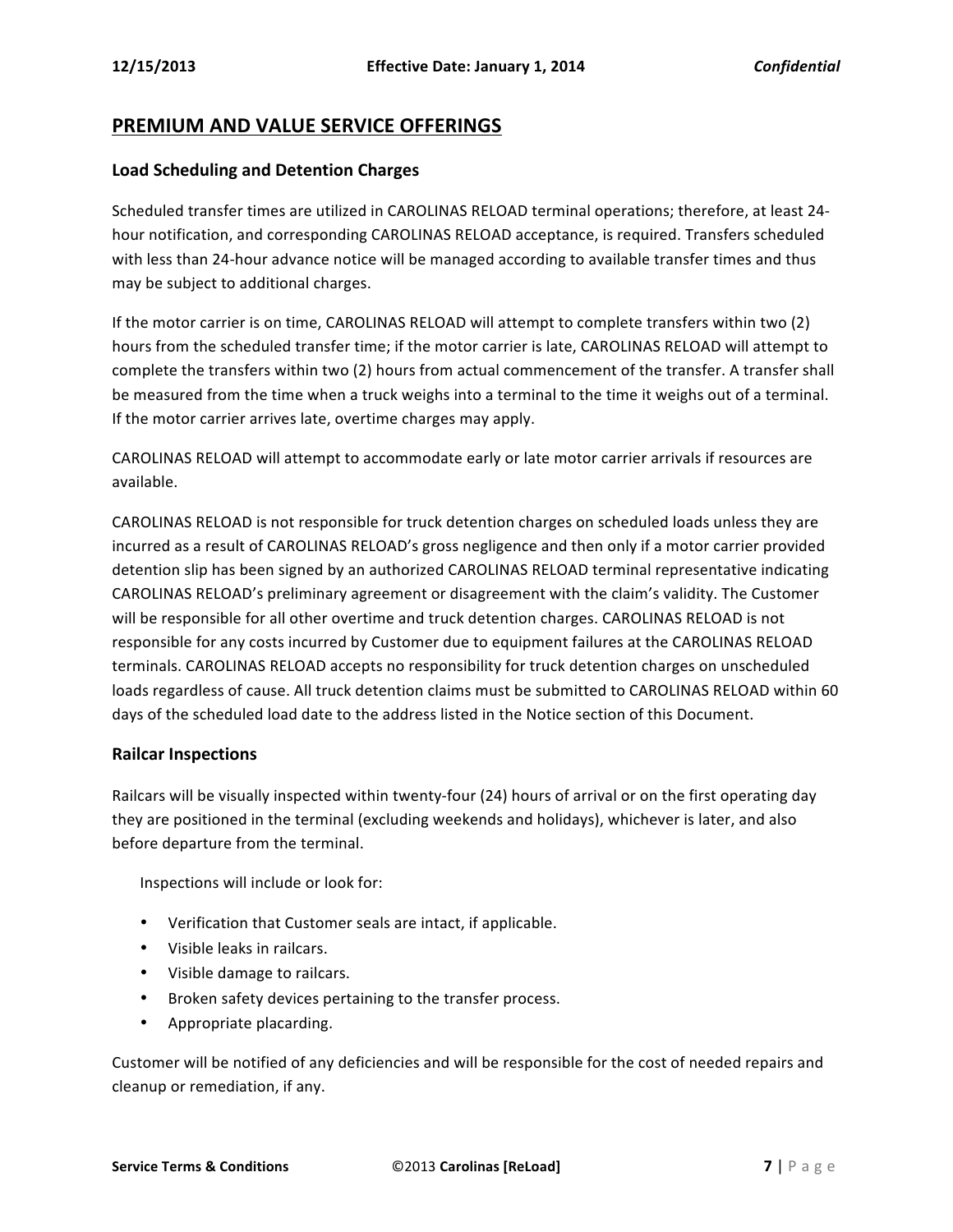#### **Trailer Inspections**

Motor carriers are required to produce a washout slip before commencing a transfer of product to a trailer if required by the Customer per the Service Delivery Specification Sheet (SDSS). CAROLINAS RELOAD will make a reasonable effort to visually inspect a trailer, before a transfer, to determine if it appears to be clean, dry, odor free and suitable for service. Unique Customer inspection requirements will be considered by CAROLINAS RELOAD once provided and agreed to by CAROLINAS RELOAD.

CAROLINAS RELOAD does not guarantee that a trailer is free of materials that could contaminate products.

Customer will be notified of any observed material deficiencies and will be responsible for the repair or removal of equipment as applicable.

#### **Railcar and Trailer Sealing**

General Sealing Procedures:

- Sealing procedures for full and empty railcars, following actual placement at CAROLINAS RELOAD's terminal facility, are unique to each Customer, established at the onset of business, and may be amended as mutually agreed to by Customer and CAROLINAS RELOAD.
- Actual placement is defined as "physically placing a car for loading or unloading at a place designated by, or usually used by, the shipper or consignee."
- Sealing procedures for full and empty trailers are unique to each Customer, established at the onset of business and may be amended as mutually agreed to by Customer and CAROLINAS RELOAD. CAROLINAS RELOAD will provide and utilize standard metal or plastic seals for plastics and food grade products. Customers must, at their cost, provide seals unique to their requirements (e.g., cable seals).

#### **Product Sampling**

General Sampling Standards:

• Sampling procedures for railcars, following actual placement at CAROLINAS RELOAD's terminals, or loaded trailers are unique to each Customer, established at the onset of business and may be amended as mutually agreed to by Customer and CAROLINAS RELOAD.

#### **Customer Reports**

TRANSCEND®, a secure, Internet-based tool, offers Customers the ability to manage their product activity at the CAROLINAS RELOAD terminal level, thus providing the means to submit shipment notices, schedule product transfers, oversee product inventory, evaluate car aging, and access a host of additional relevant information.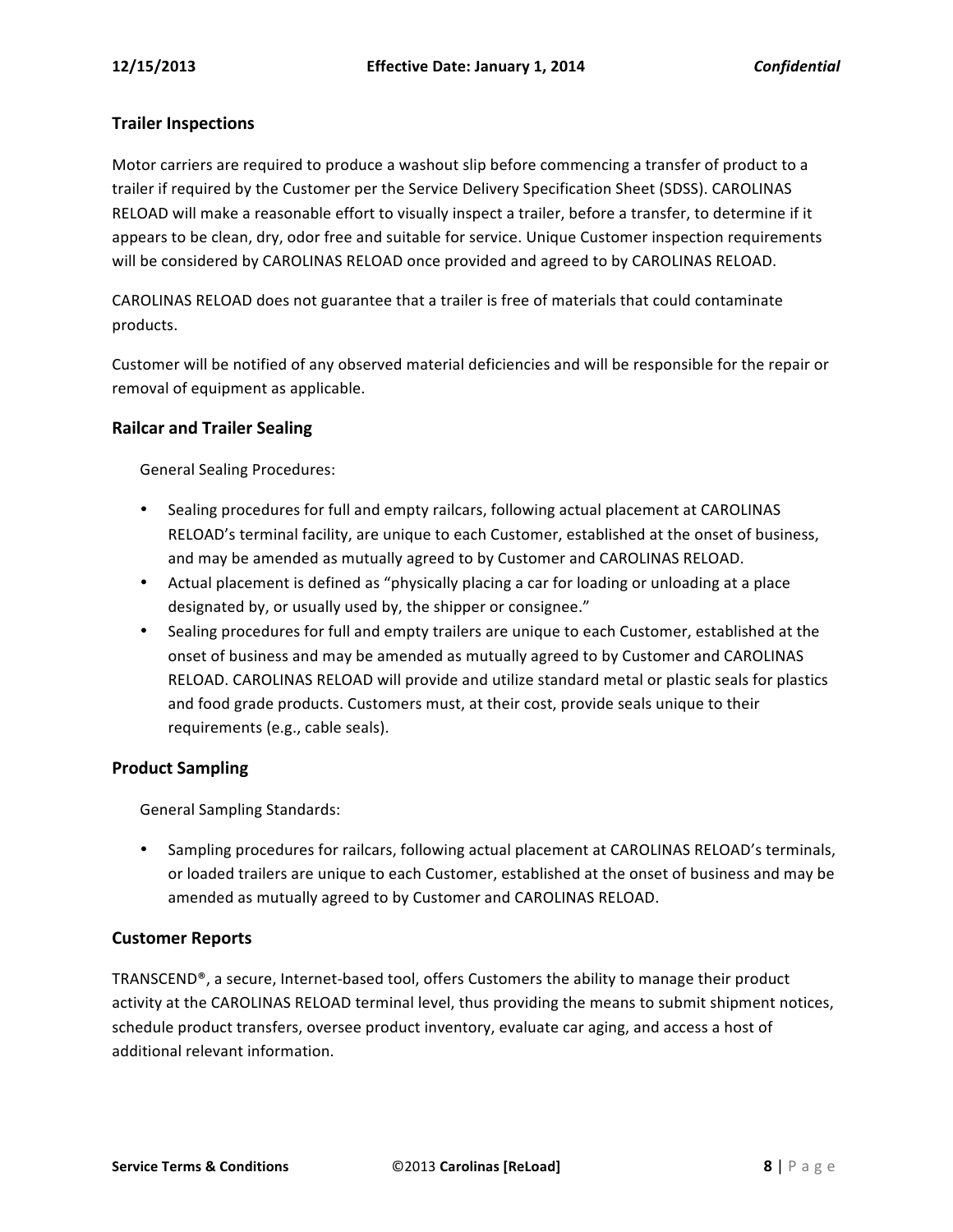Should specific information not be available through CSX or Transflo (ShipCSX, TRANSCEND®,etc.) tools, CAROLINAS RELOAD will, at the Customer's request, evaluate its ability to provide such information and the cost of doing so. If CAROLINAS RELOAD agrees to provide the information, additional charges may apply.

#### **Weighing of Trucks**

Where truck scales are available, CAROLINAS RELOAD will obtain one complete set of truck weights (inbound and outbound) for all truckloads in conjunction with a corresponding transfer. Call for scale locations and pricing on any additional truck weighing.

# **OTHER SERVICES**

#### **Extra Labor**

CAROLINAS RELOAD makes reasonable efforts to empty each railcar as completely as possible using normal mechanical transfer procedures. When a transfer cannot be performed or a railcar cannot be completely unloaded by conventional mechanical means due to the characteristics of the product or railcar configuration, manual labor, if available and at additional charges, will be provided to assist in the transfer. The Customer must approve the provision of manual labor in advance.

#### **Railcar Heating**

Hot water or steam heating may be available on a per hour, per car charge basis.

#### **Inert Gas**

Inert gas will be applied as requested by CAROLINAS RELOAD's Customers and subject to applicable charges.Customers are required to supply the inert gas and associated equipment.

#### **Self Loading**

Self loading operations are available for dry, non-hazardous product transfers as conditions permit. Self loading of liquids or hazardous materials is not permitted. Customers must supply all equipment and appropriate spill containment for self loading of products.

Self loading consists of a motor carrier, utilizing a self-loading truck, conducting the product transfer between a railcar and a truck. CAROLINAS RELOAD provides two services when self loading services are used: coordinating railcar switching at its terminals and weighing trucks.

For self loading, Customers must utilize experienced, trained personnel, who are knowledgeable about the safety requirements for the specific loading and unloading operations being performed, including, but not limited to, connecting and disconnecting procedures. Such personnel shall be responsible for complying with the provisions of this Document, including, but not limited to, CAROLINAS RELOAD's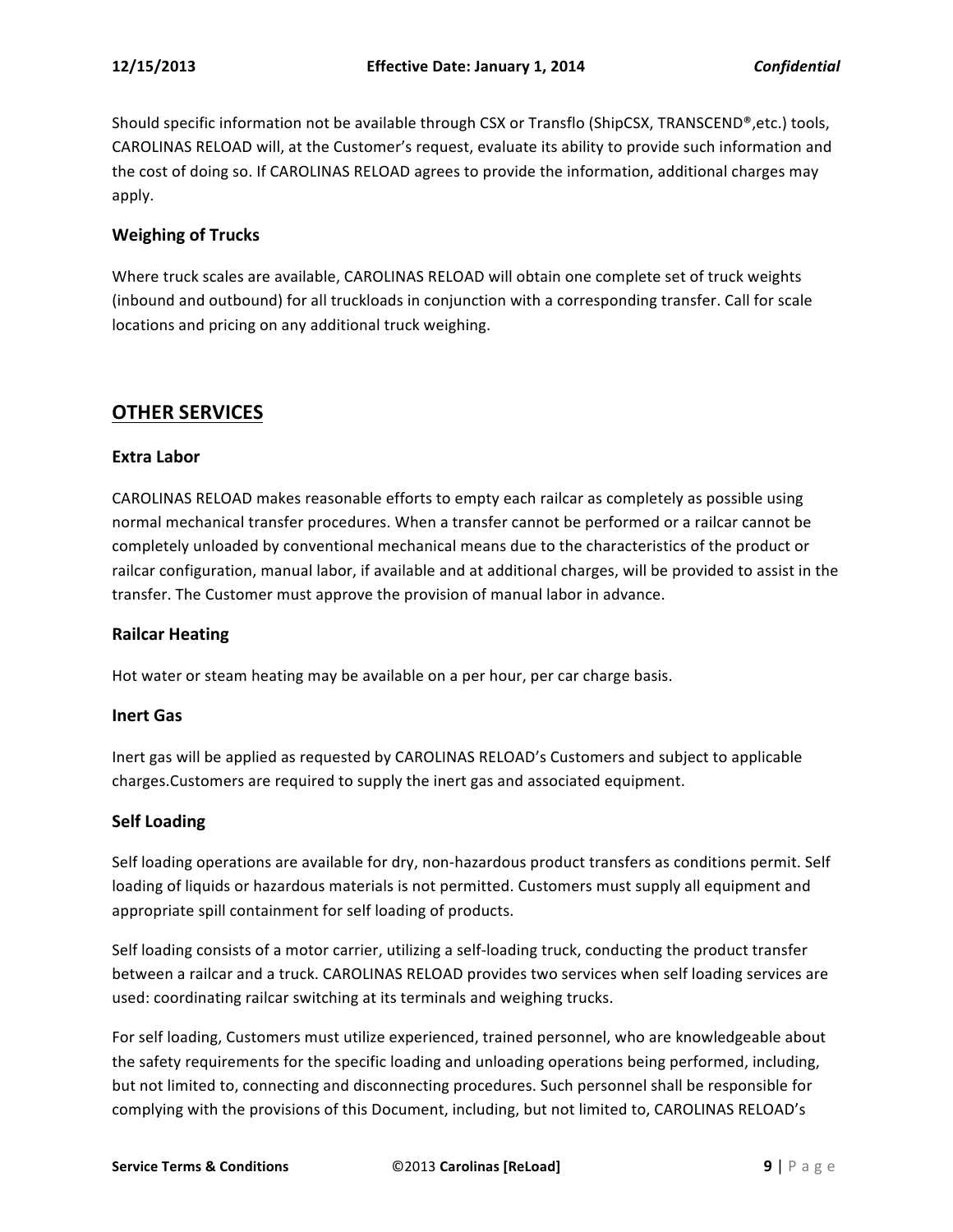Motor Carrier Operating Provisions, during the entire operation and must follow appropriate individual Customer procedures and applicable governmental requirements.

# **ADDITIONAL SERVICES**

For availability and pricing on services not listed above, contact CAROLINAS RELOAD at 1-704-694-3333.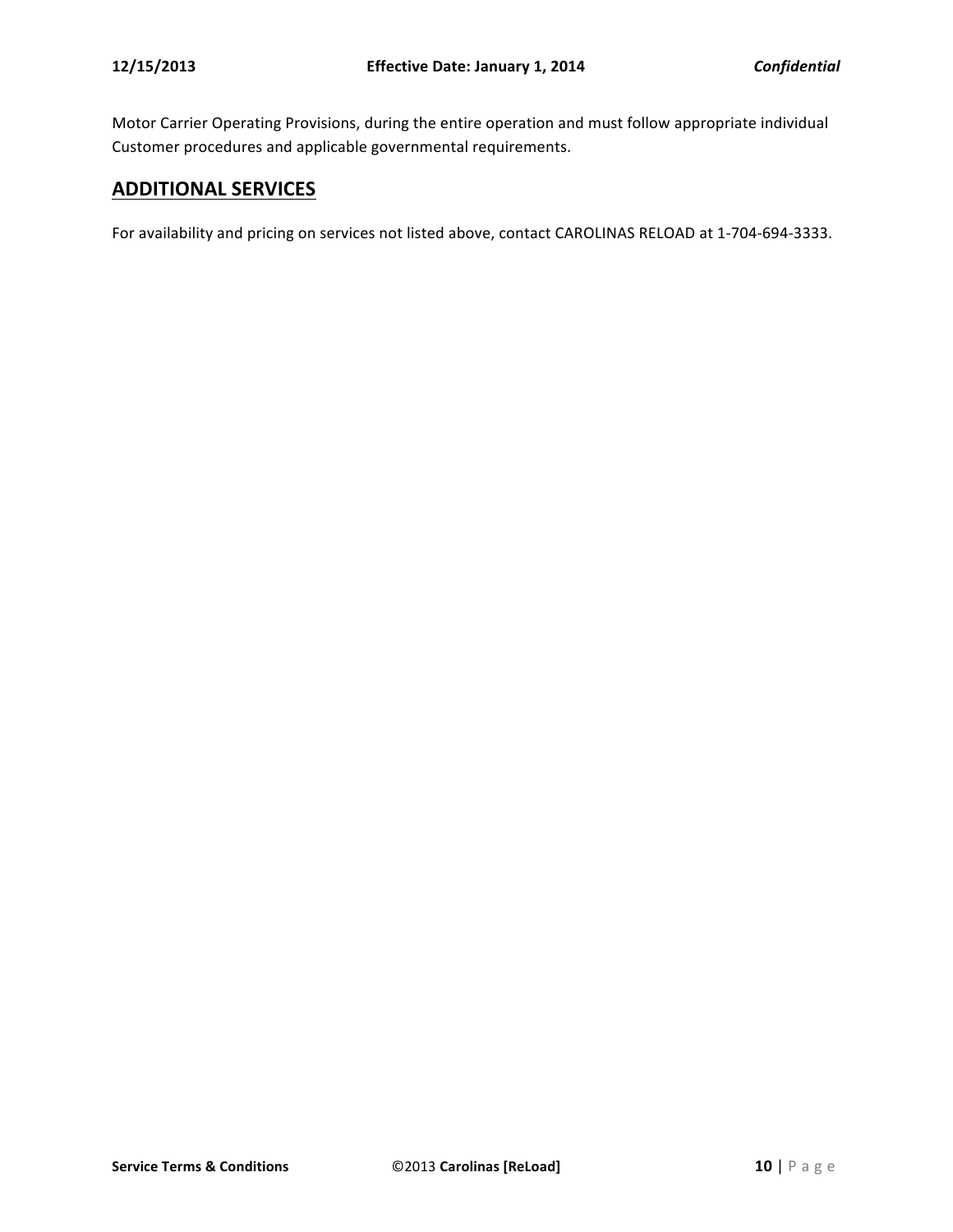# **STANDARDS/EXCEPTIONS**

#### **CAROLINAS RELOAD Pricing**

CAROLINAS RELOAD's Price List is available from your CAROLINAS RELOAD sales representative. CAROLINAS RELOAD pricing may be amended or cancelled from time to time.

#### **Service Delivery Specification Sheet (SDSS)**

A Service Delivery Specification Sheet (SDSS) must be completed - this document identifies customer, product, service and handling requirements between the parties. An SDSS must be mutually agreed upon prior to commencement of any transload activity. Customer is responsible for confirming the accuracy of the SDSS.

#### **Transfers**

The movement of one specific product between a bulk railcar, container (storage or ocean), and/or bulk truck, or from, to and/or between segments thereof, shall be considered a "transfer" for the purposes of this Document, irrespective of the amount on the transfer order submitted.

#### **Minimum Transfer Amount**

The charge for each transfer is based on a minimum weight of 40,000 pounds of product.

#### **Product Replenishment**

Unless agreed to by CAROLINAS RELOAD, a product replenishment fee will be assessed on product transferred without a prior or subsequent linehaul rail movement.

#### **Railcar Reconsignment**

A "reconsignment" fee will apply when a car is received and reshipped without a transfer of product occurring. This fee is in addition to any other applicable charges.

#### **Startup Charges**

CAROLINAS RELOAD may assess startup charges on new business if CAROLINAS RELOAD determines they are appropriate. Startup charges may include, but not limited to, the purchase of equipment, transportation of equipment, cost of risk management plans and hazardous operability studies.

#### **Transfer of Returned Product**

The charge for the transfer of returned product is the same as the original transfer charge. Customer is responsible for all costs of returning and transferring the returned product.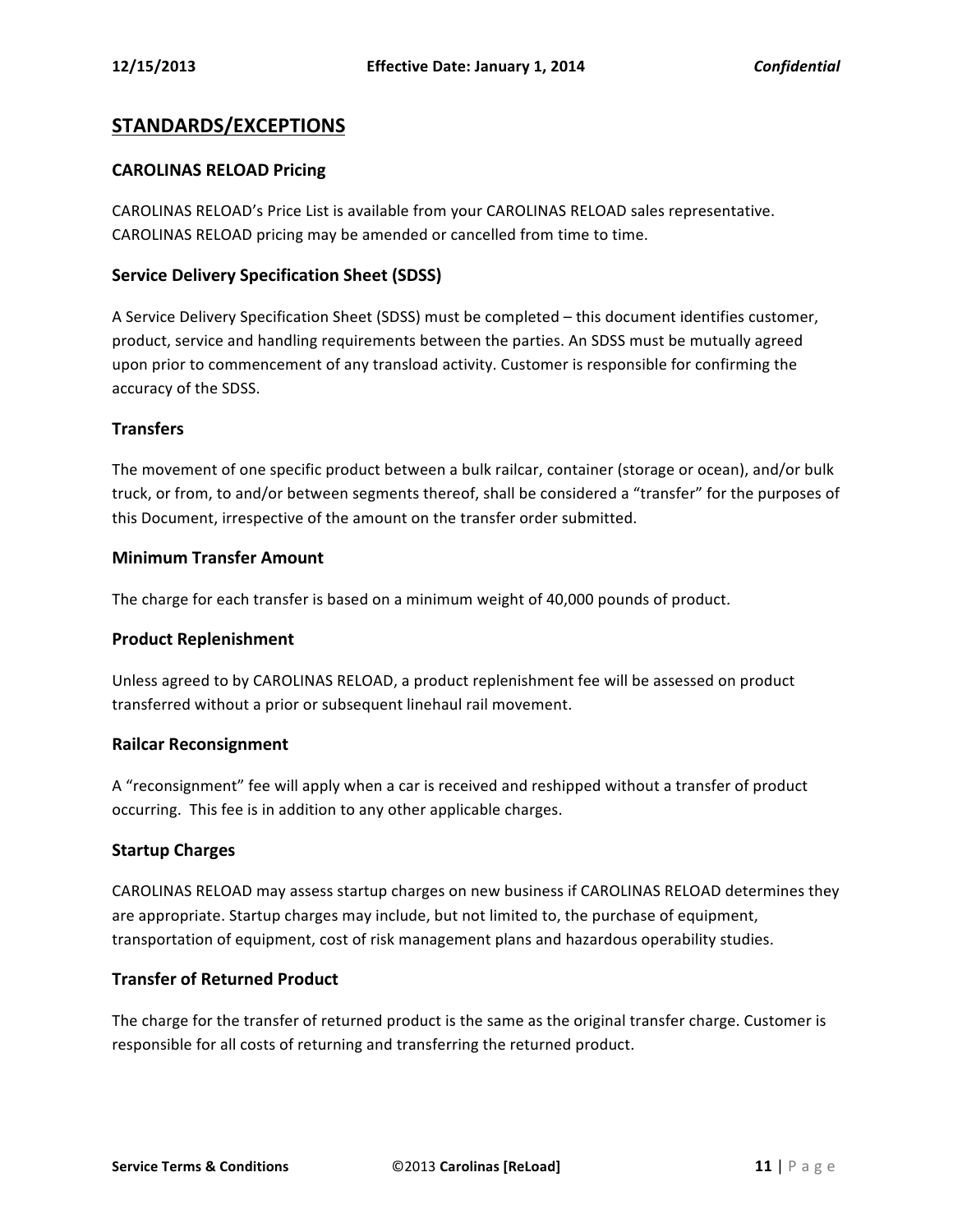#### **Energy Surcharge**

CAROLINAS RELOAD has implemented an "Energy Surcharge" on all shipments moving through any terminal that require heat application services. The Energy Surcharge is based on the "U.S. No. 2 Diesel Retail Sales by All Sellers." (Source: http://tonto.eia.doe.gov/oog/info/wohdp/diesel.asp.)

The energy surcharge rate will change the first day of each month and will be based upon the prior Monday's posting of the weekly "U.S. No. 2 Diesel Retail Sales by All Sellers." Updates regarding the application of or changes to this surcharge will be posted on the CAROLINAS RELOAD website.

To access further information and updates regarding CAROLINAS RELOAD's Energy Surcharge, data will be available via www.CarolinasReLoad.com. If you have any questions, please contact your CAROLINAS RELOAD commercial representative.

#### **Overtime**

Transfers or any pickup after normal working hours, or on an exception basis, require prior approval of CAROLINAS RELOAD and will be subject to overtime and other applicable charges. Overtime authorization must be in writing and signed by the Customer. Customer may designate, in writing, the authority of certain employees within their organization to request and authorize overtime verbally. This authorization will remain in place until the Customer submits a cancellation request in writing.

Overtime charges are calculated on a per minute basis and are determined as follows:

- An overtime charge per person will be assessed for work requested before or after regular working hours. This includes set-up and breakdown time before and after the actual transfer.
- Overtime required after normal working hours, as a continuation of a service commenced during normal working hours, will be based on actual time.
- Overtime required with respect to service commenced outside of normal working hours, including but not limited to weekends and holidays, will be billed based on a four-hour per person minimum.

CAROLINAS RELOAD procedures require at least two workers to be present during the transfer process for all Premium Level business.

#### **Track Occupancy Charges**

The constructive placement of a railcar at a CAROLINAS RELOAD terminal occurs when a railcar is available to be switched into the CAROLINAS RELOAD terminal. The constructive placement date of a railcar is the date when constructive placement of the railcar occurs. As each railcar is constructively placed at a terminal, a prescribed number of "free days" is allowed with respect to that railcar before assessment by CAROLINAS RELOAD of Track Occupancy charges commences. The Track Occupancy charges vary depending upon the car type: private, railroad-owned, or leased.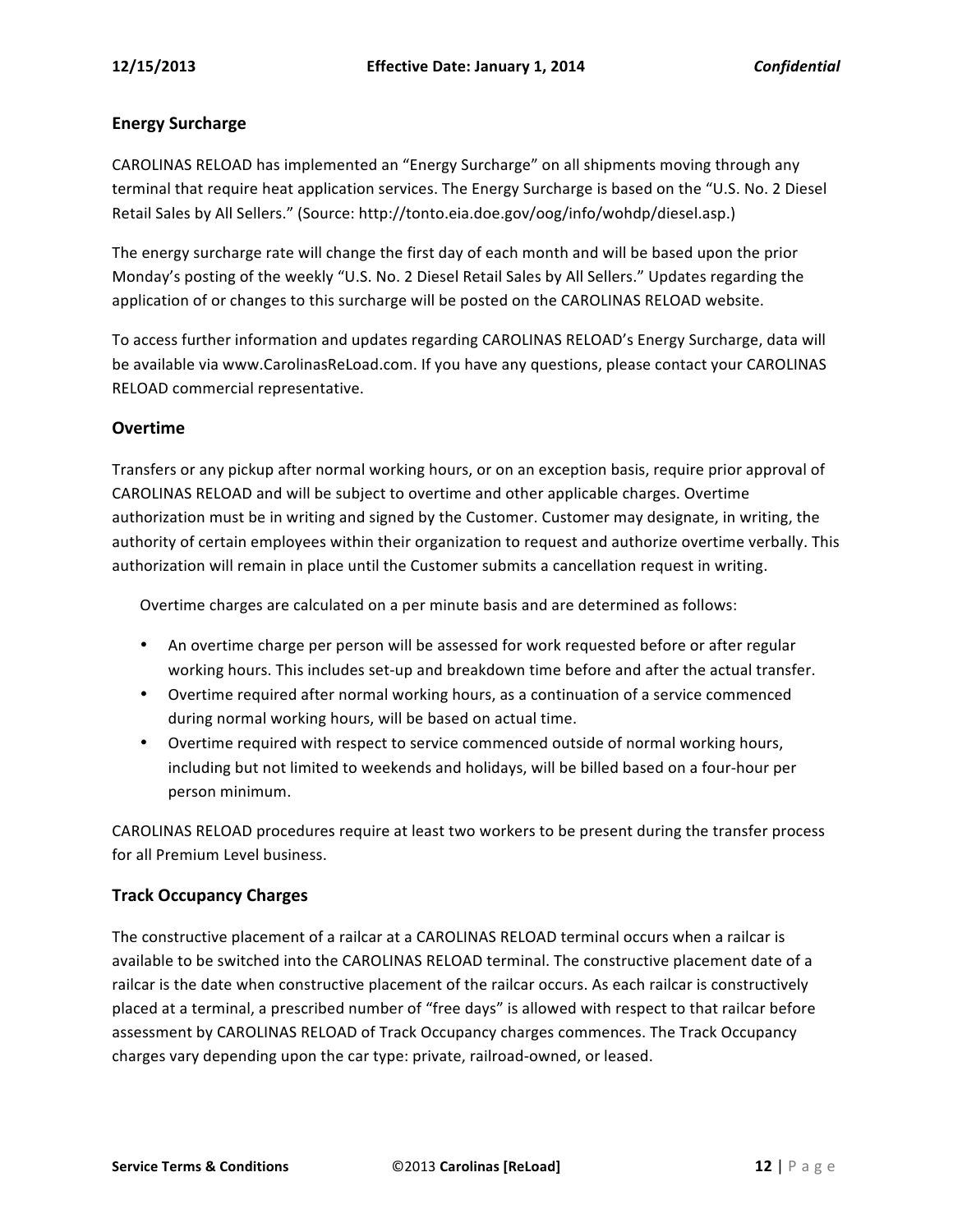If a railcar is constructively placed on a Friday, Saturday or Sunday, the calculation of free days and Track Occupancy charges begins the first Monday following the constructive placement date.

Track Occupancy charges cease on the date of the final transfer. The car release date is the same as the date of the last transfer if the terminal is provided specific written instructions as to the disposition of the railcar by 12:00 p.m. (noon) on the date of last transfer; otherwise, the railcar will not be released until the Customer has provided the terminal with those instructions.

CAROLINAS RELOAD bills Track Occupancy charges by individual railcar on a per day basis, including weekdays, weekends, and holidays.

Some environmentally regulated products are subject to a limited number of days that railcars may be placed at a CAROLINAS RELOAD terminal.

CAROLINAS RELOAD will assist in managing inventory levels at the terminal, but does not guarantee "first in, first out" railcar ordering or transferring of product(s).

#### **Required Method of Communication**

CAROLINAS RELOAD requires all communications regarding matters such as car movements, order requests, etc. be communicated electronically. The Customer may communicate with CAROLINAS RELOAD via ShipCSX, TRANSCEND® or facsimile [1-704-994-9111]. If a Customer utilizes a different communications system, additional charges may apply for data entry services.

#### **Customer Systems Policy**

Customer systems\*\*, including third party and proprietary systems, are not supported at the CAROLINAS RELOAD terminal. Should a Customer desire support of such a system, CAROLINAS RELOAD Marketing & Logistics personnel will, at the Customer's request and expense, perform the necessary research to determine the requirements and feasibility of supporting such system(s).

Only with the approval of CAROLINAS RELOAD's Marketing & Logistics, and subject to mutual agreement regarding the associated terms and charges, will CAROLINAS RELOAD authorize the installation of equipment and provide any needed additional personnel and systems support.

\*\*Systems refers to any type of hardware and/or software application a Customer proposes to implement at, or link from, CAROLINAS RELOAD locations as well as any connectivity (i.e., via the Internet, modems, etc.) requirements for these systems.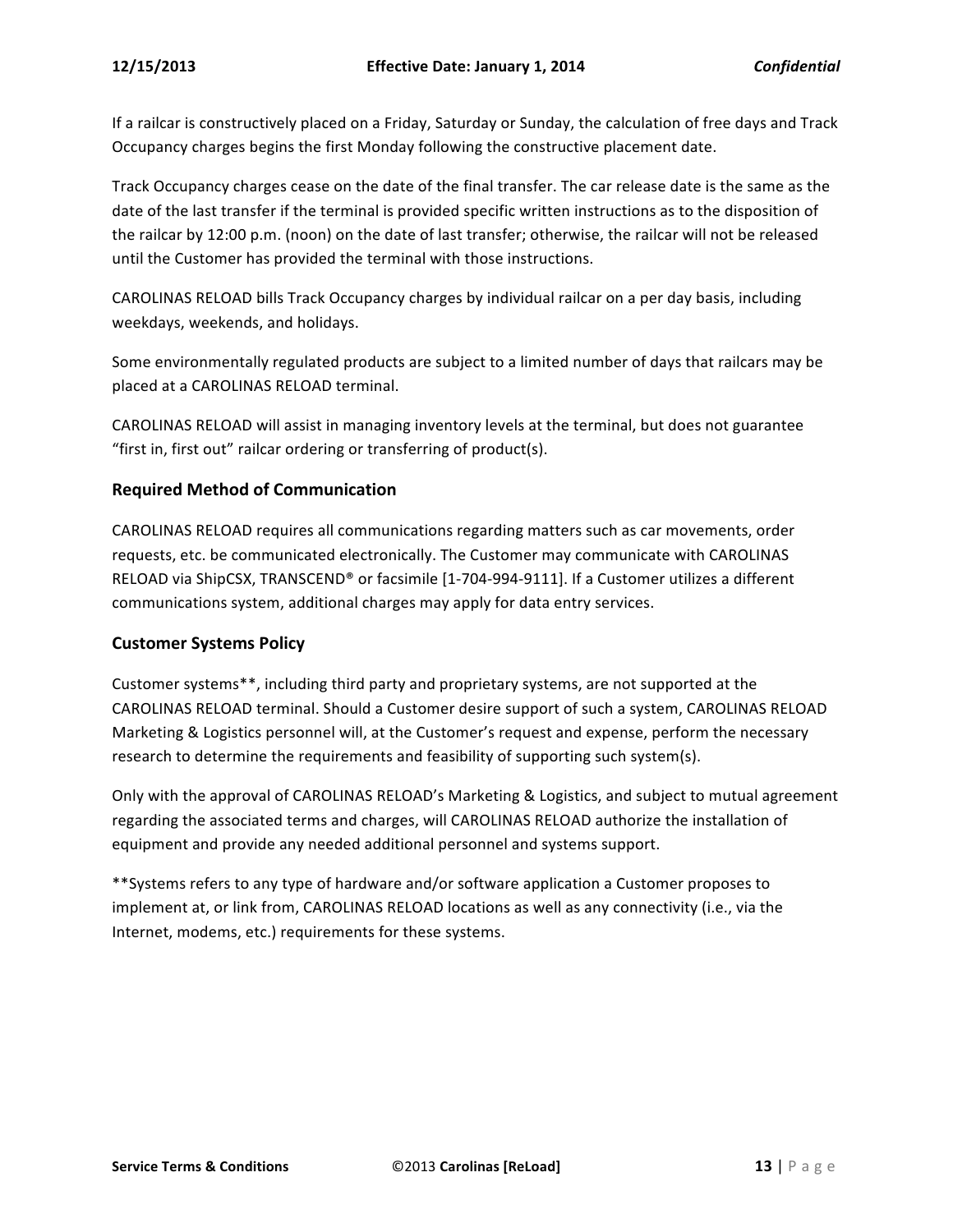# **MOTOR CARRIER OPERATING PROVISIONS**

#### **Purpose**

The purpose of this section is to establish operating and safety requirements, policies and procedures for motor carriers conducting operations within the terminal.

#### **Motor Carrier Access**

Terminals are generally open to all motor carriers, but CAROLINAS RELOAD reserves the right to restrict or deny access to any motor carrier or their personnel at CAROLINAS RELOAD's sole discretion. All motor carriers using a terminal must follow and comply with these Motor Carrier Operating Provisions.

#### **Motor Carrier Access Agreement**

Each motor carrier, at the corporate level, must obtain an Access Agreement form from CAROLINAS RELOAD and shall provide a signed copy thereof to CAROLINAS RELOAD, prior to accessing a CAROLINAS RELOAD terminal. Motor carriers using the terminals are expected to abide by the provisions of the Access Agreement, this Document, and any additional documents, local or otherwise, adopted by CAROLINAS RELOAD.

#### **General Safety**

Every motor carrier shall exercise, and shall cause its employees and agents to exercise, a high level of caution at all times while within the terminal. Every motor carrier shall take all steps necessary to remain informed and to keep its employees and its agents informed of conditions and activities at the facility where the motor carrier is present. Every motor carrier shall conduct, and cause its employees and agents to attend, safety training programs to promote the recognition of and appropriate response to terminal risks.

CAROLINAS RELOAD will provide a safety briefing that summarizes the safety and emergency requirements in effect at the terminal to all non-terminal personnel. All motor carriers must display a CAROLINAS RELOAD-provided safety sign in their truck's windshield during each active transfer.

All vehicles shall observe a speed limit of 10 miles per hour while in a terminal unless otherwise posted.

Unless in an assigned "safe area," such as the terminal office or break room, motor carrier personnel are required to wear hard hats and safety glasses with side shields, full length pants, and short sleeved shirts at all times. Safety shoes are required if motor carrier is an active participant in the transfer process or within 25 feet of an active transfer. Any person within 25 feet of an active transfer must be wearing the Personal Protective Equipment ("PPE") required for that transfer. If not, that person must remain at a distance greater than 25 feet from the active transfer. All motor carriers are responsible for providing their personnel with necessary PPE.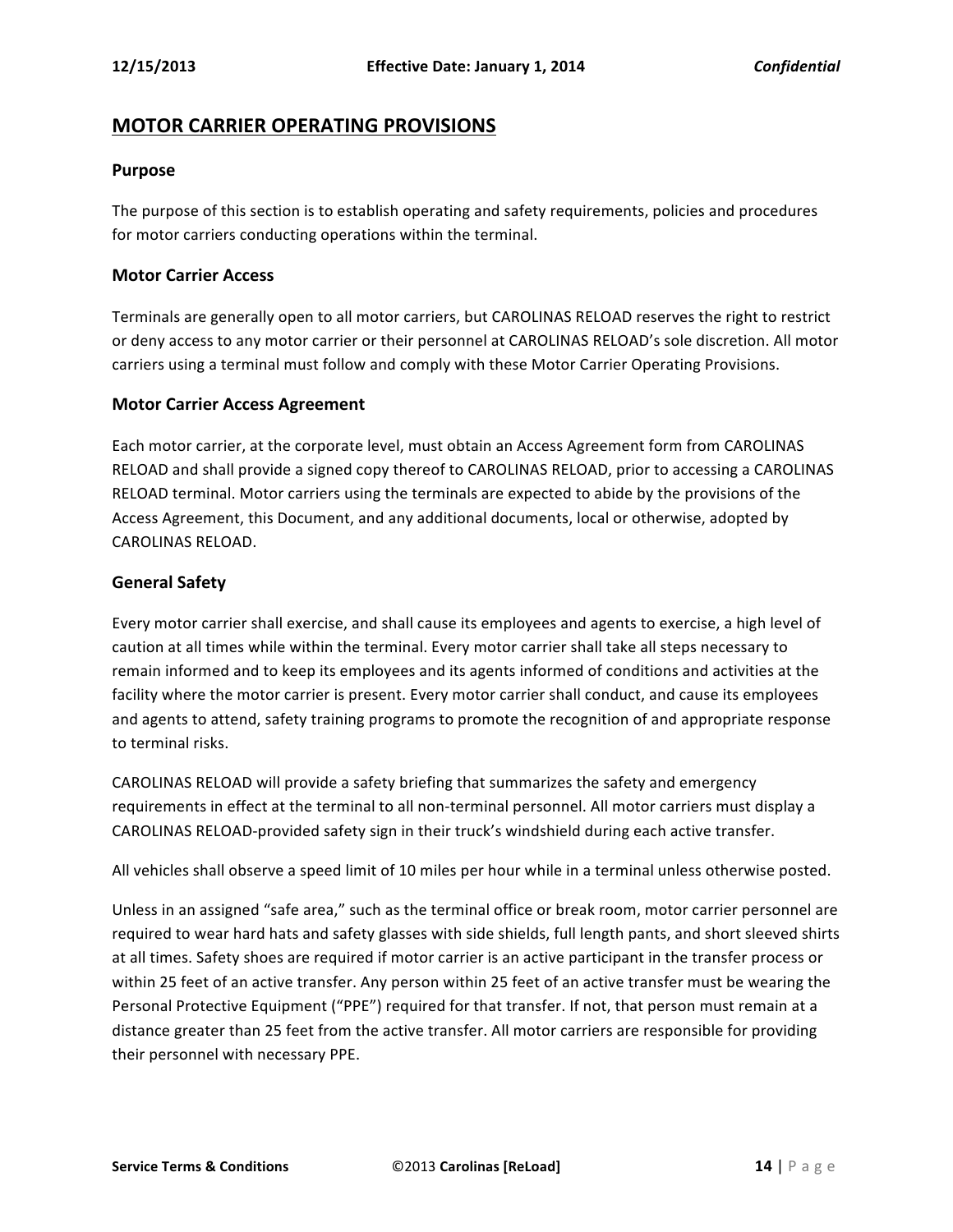Portable fire extinguishers are maintained throughout the CAROLINAS RELOAD terminal facility in accordance with OSHA regulations. The fire extinguishers are identified with signs and/or red stripes above extinguishers. All motor carriers on the premises shall familiarize themselves with the extinguisher locations closest to their work area before commencing their activities.

Certain activities are restricted on CAROLINAS RELOAD property, including but not limited to smoking and/or tablet/smart phone usage.

As part of our compliance with the OSHA Hazardous Communication requirements, CAROLINAS RELOAD terminal operators are obligated to maintain a book of Material Safety Data Sheets (MSDSs) for all hazardous chemicals present in the terminal. This book is available in the terminal office for review by any motor carrier personnel.

#### **Working Track Protection**

All motor carriers conducting self- loading transfers in the CAROLINAS RELOAD terminal, regardless of whether working during or after hours, shall ensure that the track on which they will be working has been protected by one of the following means:

Switch Lockout and Blue Flag: Switch(es) providing access to the working track shall be lined against movement to that track and locked with an effective locking device (i.e., vandalresistant, tamperresistant, and capable of being locked and unlocked by workers within the CAROLINAS RELOAD terminal). In addition, a DOT approved blue flag shall be installed at or near the switch or switches providing access to the track.

**OR**

• Derail Protection and Blue Flag: Derail device restricting access to the track, positioned no less than 60 feet from the end of the last car. The derail device must be locked in a derailing position with an effective locking device. In addition, a DOT approved blue flag shall be installed at or near the switch or switches providing access to the track.

When a blue flag is placed during hours of darkness, a flashing blue light must be positioned on the flag device.

#### **Preloaded Trailer Protection**

Each motor carrier, at its own expense, is responsible for ensuring the safety of preloaded trailers stored on CAROLINAS RELOAD's property. Preloaded trailers must meet all requirements as designated by CAROLINAS RELOAD.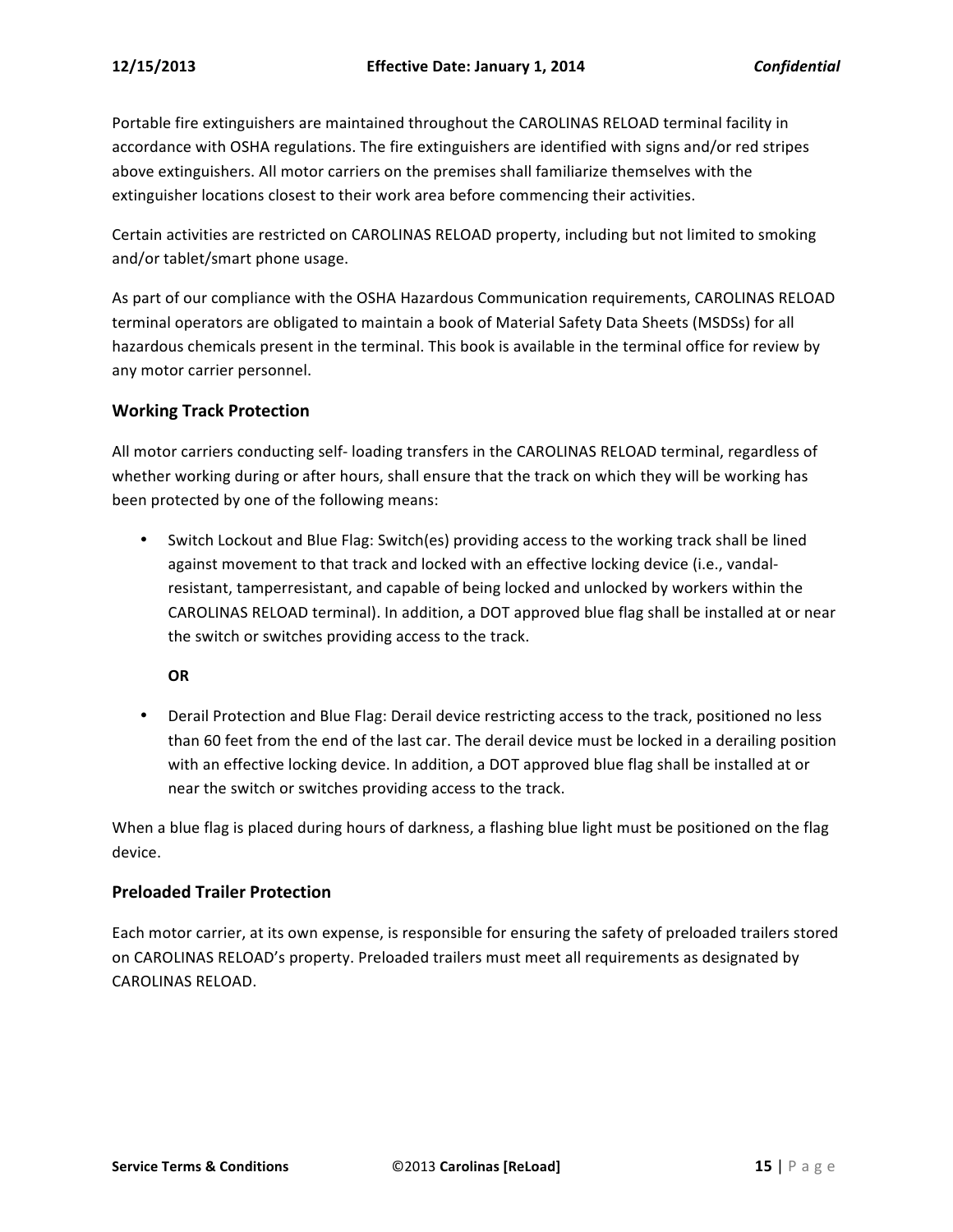# **Electrical Safety**

Motor carriers shall comply with the following requirements regarding electrical safety at the CAROLINAS RELOAD terminal:

- All electrical equipment and cords shall be kept away from standing water. Ground-fault interrupter (GFI) circuits must be used, if feasible.
- Exposed wires shall be replaced immediately.
- Electrical cords crossing roadways shall be protected with safety cones or covers suited for truck traffic.
- Only electrical plugs with grounding pins shall be used.
- Electrical outlets shall be locked when not in use. If a motor carrier needs access to outlets after hours, the terminal manager will provide access subject to the provisions of "After Hours Terminal Access" security measures noted elsewhere in this Document.

#### **Personal Electronic and Electrical Devices**

The usage of personal electronic or electrical devices that are not essential for the health or safety of the user or persons in the immediate vicinity of the user are prohibited at the CAROLINAS RELOAD terminal facility, with the following exceptions:

- While inside the terminal office, break room, other terminal building, or
- After hours while no moving equipment is present but not within 25 feet of the nearest rail, or
- Within a designated safe zone not within 25 feet of nearest rail

# **After Hours Terminal Access**

During normal terminal business hours, security gates will typically be left in an open position providing easy access to CAROLINAS RELOAD terminals. Written permission for after-hours loading must be obtained from CAROLINAS RELOAD in advance of the initial transfer taking place outside of standard hours. For motor carriers requiring after-hours access to conduct self-loading operations, the following must be completed:

- CAROLINAS RELOAD and a designated motor carrier management person shall seek to agree on the use of a "multiple lock and chain" or other system so that CAROLINAS RELOAD, railroad crews, motor carrier(s), etc. shall all have independent means to open terminal access gates.
- Motor carriers shall have a written key control system to ensure that no unauthorized persons have access to the terminal, and that it is known at all times which motor carrier employees have keys and shall, upon request, provide CAROLINAS RELOAD a detailed description of the system.
- Motor carriers at their expense shall provide and install track protection devices to ensure the track on which they will be working has been protected by either a Switch Lock out and Blue Flag or Derail Protection and Blue Flag. The driver shall not interfere with or obstruct the activity of the railroad serving the terminal during after-hours loading.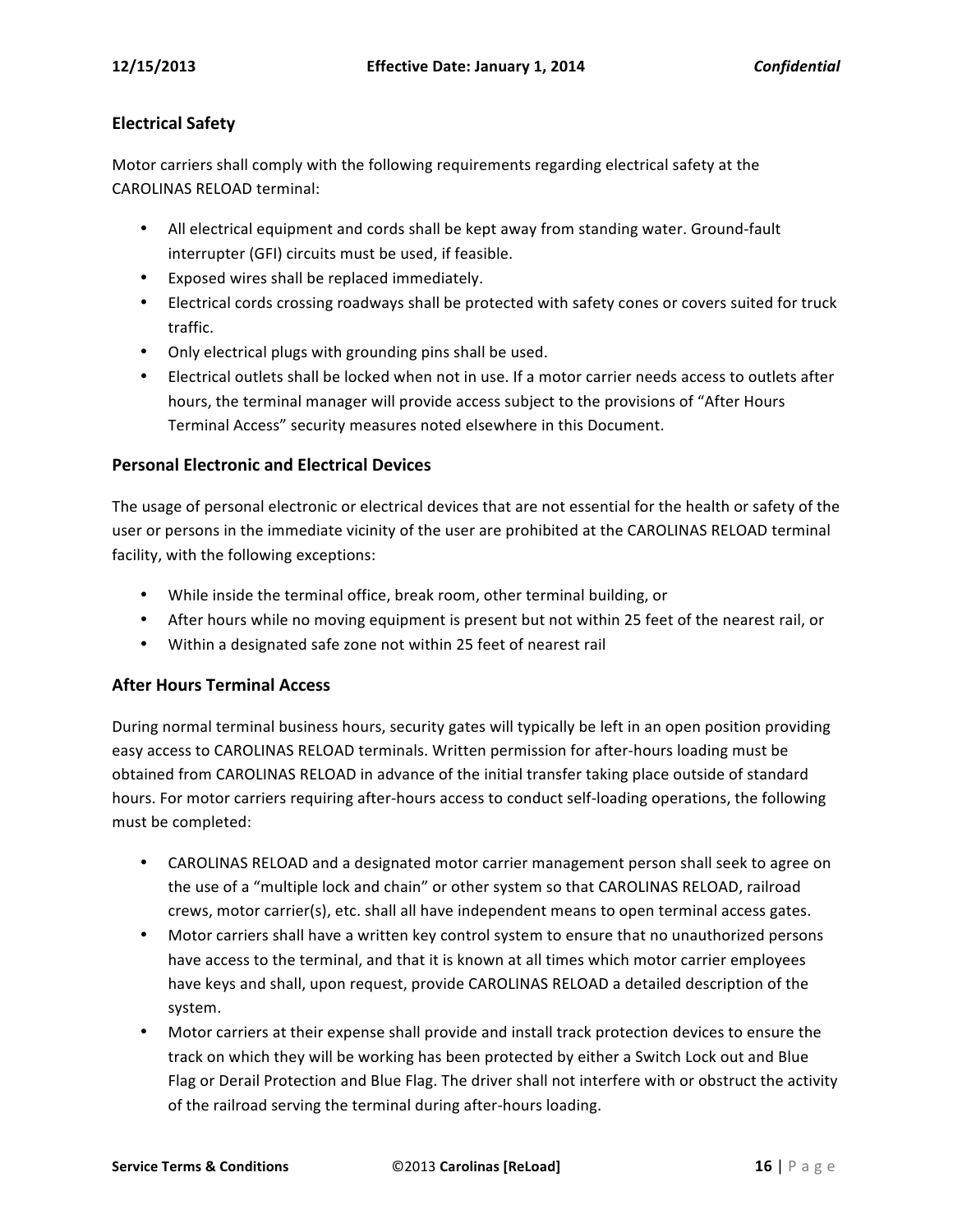• Motor carriers shall close and lock gates behind them immediately upon both entering and exiting the terminal.

Prior arrangements must be made with the terminal manager for the following:

- Use of truck scales by motor carriers accessing a CAROLINAS RELOAD terminal after hours, and/or
- After-hours terminal lighting.
- Terminal personnel must be present for all after hour pickups or loading of hazardous products. The terminal manager and motor carrier representatives shall determine appropriate emergency notification procedures prior to the start of any after-hours business.

#### **Terminal Housekeeping**

Housekeeping is an important part of maintaining a safe and quality-focused work environment. Motor carriers are required to assist in maintaining a clean, debris-free terminal by:

- Keeping loading areas free of debris and trash by using designated trash receptacles at the terminal;
- Disposing of all trailer and railcar seals in trash receptacles;
- Parking equipment only where designated by the terminal manager;
- Placing all equipment at an appropriate distance from the centerline of each track, in no event less than 9 feet from the centerline when not in use, to provide necessary clearance for rail operations. This is of particular importance for motor carriers utilizing the terminal after-hours, as often the CAROLINAS RELOAD terminal is switched by rail crews between the hours of 7:00 p.m. and 5:00 a.m.
- For all self service and value transfers, motor carriers are responsible for sweeping, vacuuming and properly disposing of any spilled product immediately following a transfer.

#### **Indemnity and Insurance**

To the fullest extent permitted by applicable law, motor carrier hereby releases, and agrees to indemnify and hold harmless, CAROLINAS RELOAD and its parent, affiliates and contractors and their respective directors, officers, employees, subcontractors, agents, successors and assigns (collectively for the purposes of this Document, the "CAROLINAS RELOAD Parties") from any and all Damages (as defined below), directly or indirectly, caused by, arising out of or relating in any manner to the condition or operations of equipment of Motor Carrier or its employees, agents or contractors or Motor Carrier's or its employees', agents', contractors' or invitees' negligence; intentional misconduct; failure to comply with one or more terms or conditions of this Document; or presence at or use of the terminals, including, without limitation, Damages related to or for injury to or death of any person, loss of or damage to any property whatsoever (including but not limited to property owned by or in the care, custody or control of the CAROLINAS RELOAD Parties or Motor Carrier) and environmental contamination and damages including any related remediation required of or brought or recovered against the CAROLINAS RELOAD Parties, except to the extent caused on a comparative fault basis by the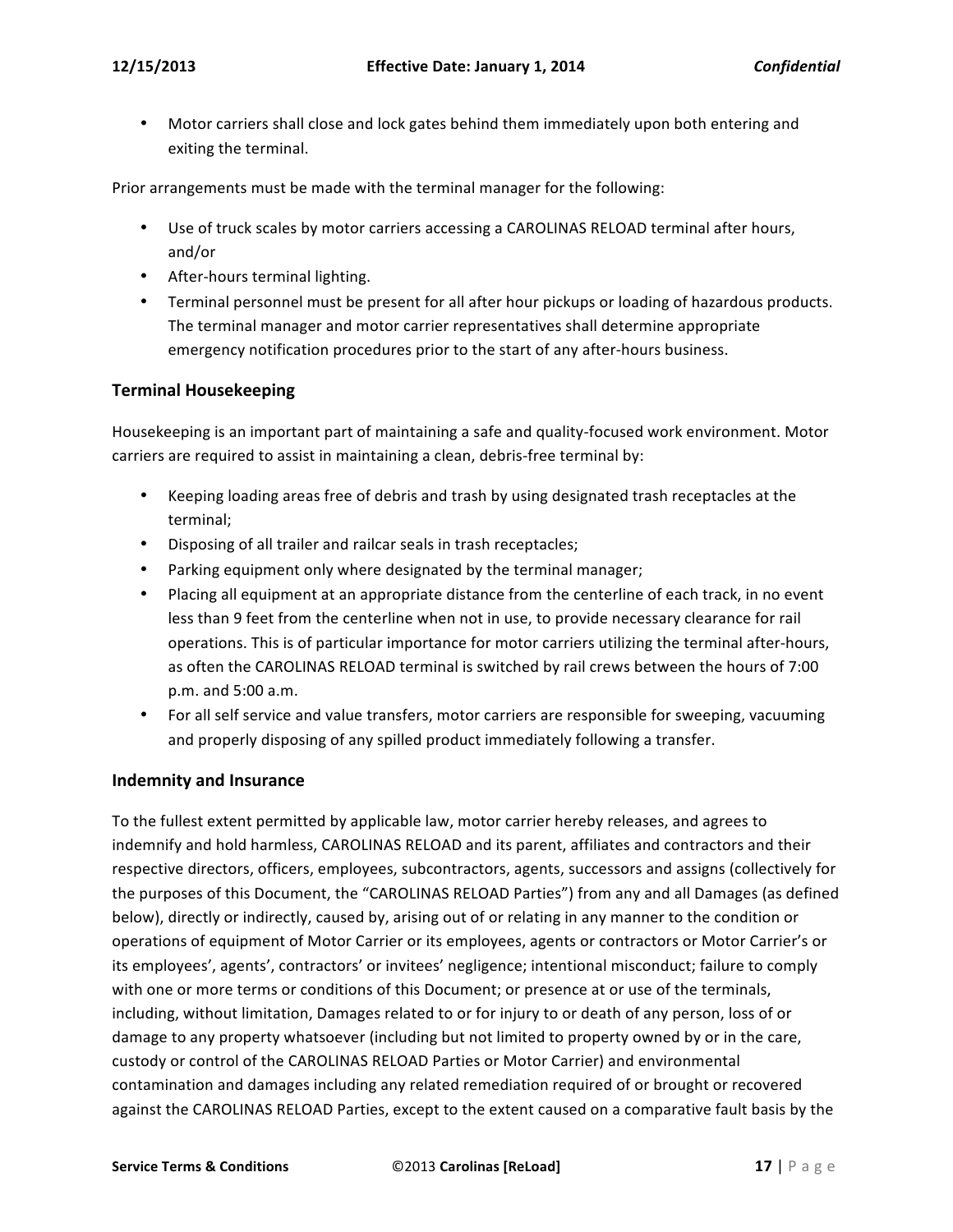negligence or intentional misconduct of the CAROLINAS RELOAD Parties. These release and indemnity obligations shall survive the completion or termination of motor carrier's use of or presence at the terminal and the termination, expiration, or non-renewal of any agreement related thereto. For purposes of this Document, the term "Damages" shall mean any and all claims, causes of action, lawsuits, losses, damages, liabilities, fines, penalties, payments, costs, and expenses, including, without limitation, attorneys' and experts' fees and court costs.

A motor carrier accessing a terminal must have the following minimum insurance coverages in effect:

- a. Commercial General Liability Insurance: \$1,000,000 per occurrence, naming CAROLINAS RELOAD and its affiliates as an additional insured and containing contractual liability coverage
- b. Automobile Liability Insurance: \$1,000,000 per occurrence, naming CAROLINAS RELOAD and its affiliates as an additional insured and covering owned, hired or non-owned motor vehicles
- c. Worker's Compensation Insurance: Statutory Amounts with waiver of subrogation rights where permitted by law
- d. Employer's Liability Insurance: \$1,000,000 per occurrence per employee Policies shall contain waiver of subrogation rights endorsements except where prohibited by state law and shall not have an exclusion for liability relating to railroad operations. Such policies shall further require that CAROLINAS RELOAD be given at least thirty (30) days' prior written notice of any cancellation or modification of such policies.

Prior to accessing a terminal, a motor carrier must provide CAROLINAS RELOAD with certificates of insurance evidencing such coverage. The insurance and limits insured as shown above shall not limit, or be considered to limit, in any way motor carrier's liability hereunder, nor an agreement by CAROLINAS RELOAD or its affiliates to assume liability in excess of said amounts or for risks not insured against. CAROLINAS RELOAD's acceptance of copies of insurance policies or certificates of insurance does not constitute a waiver, release or modification of any of CAROLINAS RELOAD's rights or the insurance coverages and endorsements required under the terms and conditions of this Document.

#### **Hot Work Permits**

Any motor carrier needing to conduct cutting/welding operations must obtain a Hot Work Permit from the terminal manager prior to commencing work.

#### **Security**

Motor carrier will allow, and will cause its employees and agents to allow, a search of motor carrier's personal or other vehicles prior to exiting terminals. No photography is allowed within a terminal without the prior approval of CAROLINAS RELOAD. CAROLINAS RELOAD shall have no responsibility to motor carrier, its employees or agents for articles lost or stolen while in a terminal.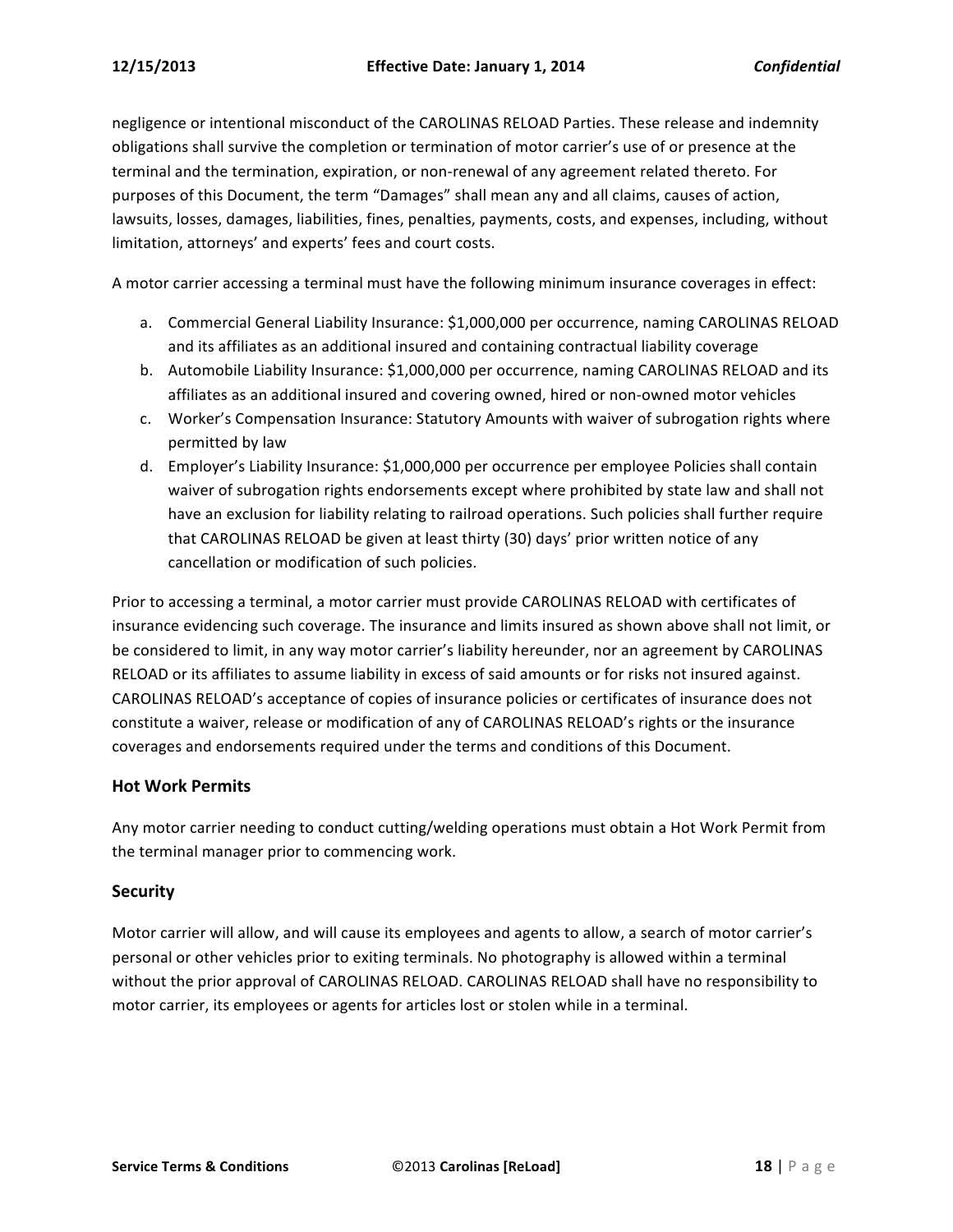# **GENERAL TERMS AND CONDITIONS**

#### **Coverage of Terms and Conditions**

The terms and conditions in this Document shall apply to all use of, presence on, access to, and services provided in, the CAROLINAS RELOAD terminal. By using CAROLINAS RELOAD's terminal, the Customer, shipper, motor carrier, or other third party using CAROLINAS RELOAD's facilities shall be conclusively presumed to have agreed to this Document's terms and conditions, even in the absence of an executed agreement between Customer, shipper, motor carrier or other third party.

#### **Loss of Product**

CAROLINAS RELOAD will, with respect to Premium and Value Service transfers only, endeavor to unload every railcar completely but shall not be responsible to a Customer for any losses of product (i) if less than three (3) railcars from such Customer are received at a CAROLINAS RELOAD terminal during any calendar year and (ii) to the extent such loss or inability to fully unload is due to the inherent nature or condition of the product. If more than three (3) railcars are received in any given calendar year and Customer determines there is a product loss during such calendar year (excluding returned material), Customer shall notify CAROLINAS RELOAD in writing of the alleged loss within sixty (60) days following the end of such calendar year. A one-percent (1%) apparent loss of product (calculated on an annual cumulative per shipper per CAROLINAS RELOAD terminal basis) shall be allowed and considered a standard operating loss not recoverable from CAROLINAS RELOAD.

CAROLINAS RELOAD utilizes a calibrated truck scale and/or meter to measure the contents of each truck containing the shipper's product before it departs the terminal. These truck measurements are compared against the railcar measurements provided by the Customer. If, in the course of transferring product, there appears to be a material loss, CAROLINAS RELOAD will review the following with the Customer:

- Railcar loading process at origin, to include method used to calculate the amount of product transferred into the car;
- Process to calibrate measuring equipment (e.g., a belt scale or railcar scale) at origin;
- Securing of outlets (e.g., gravity gates) on the railcars after transfer is complete;
- Evidence of leaking cars;
- The transfer process and inventory management process at the CAROLINAS RELOAD terminal; and
- Data source(s), information and calculation accuracy for cars and measurements in question.

These areas and any additional factors will be considered in investigating the cause of the apparent loss of product. The objective is to understand and address the apparent product loss as quickly as possible when a negative trend is indicated. CAROLINAS RELOAD reserves the right to discontinue transfer activity if the root cause is not identified and/or corrective action proves ineffective.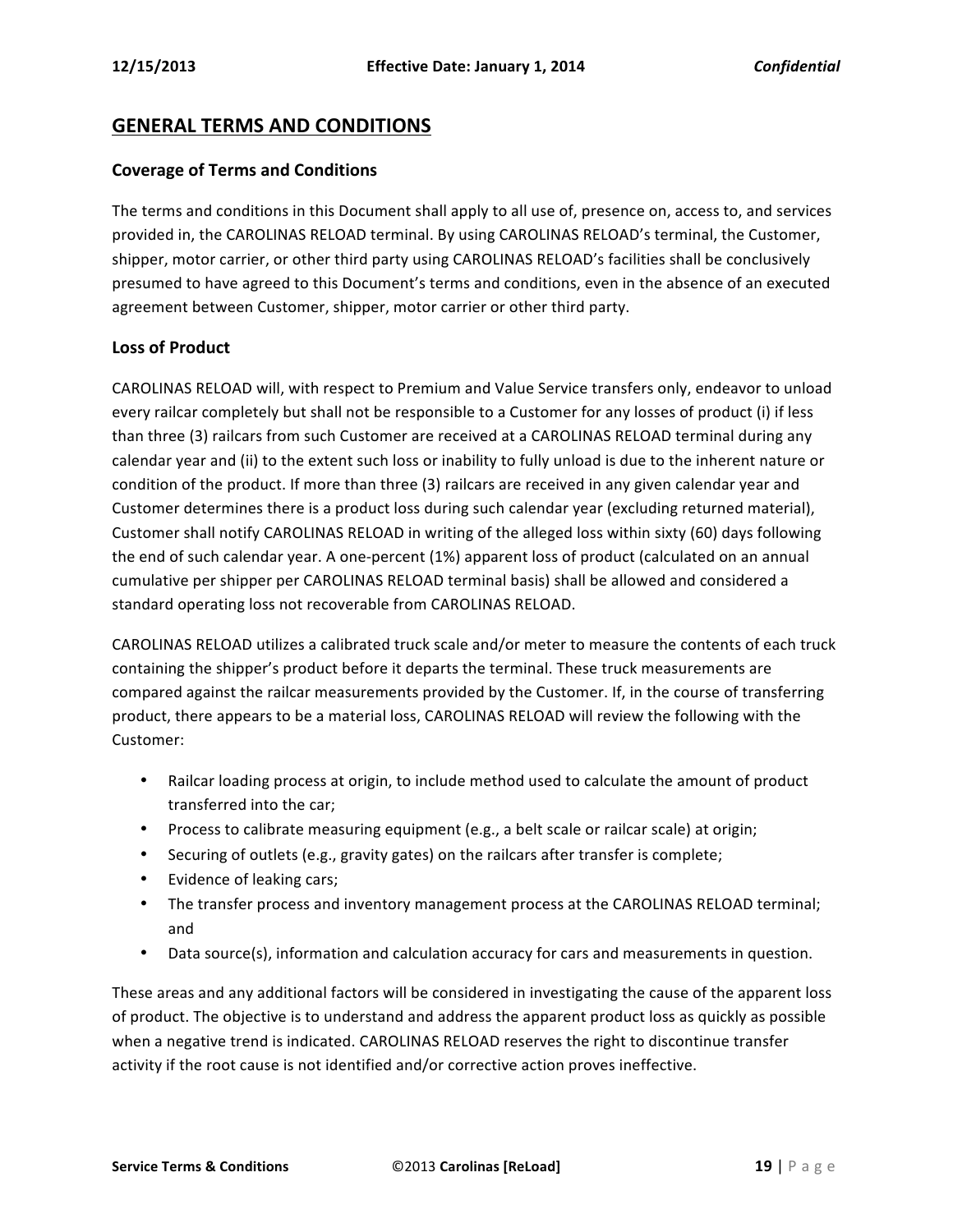#### **Loss or Damage Liability Claims**

CAROLINAS RELOAD's liability for loss or damage to property or delay in transfer or shipment shall be that of a warehouseman only, as it may be further limited by the terms of this Document. CAROLINAS RELOAD shall have no responsibility or liability for (i) loss or damage to product in, or transferred to or from, a railcar made the subject of, in whole or in part, self-loading operations, (ii) loss of product if less than three (3) railcars from a Customer are received at a CAROLINAS RELOAD terminal during any calendar year, as described in the "Loss of Product" section of this Document, and (iii) standard operating losses of 1% or less as described in the "Loss of Product" section of this Document. CAROLINAS RELOAD will not be liable for any damages caused to the property or product of Customer caused by a third party outside of CAROLINAS RELOAD's control. CAROLINAS RELOAD shall, in no event, be liable for any more than its proportional share, on a comparative basis, of any loss, damage or delay, and its liability shall, in any event, be limited to the manufacturing cost of the product, plus freight costs, less salvage value. A claim for loss or damage to a product must be in writing and received by CAROLINAS RELOAD within sixty (60) days after loss or damage is identified.

Any claims not filed within sixty (60) days after identification of loss or damage, or, with respect to the "Loss of Product" section of this Document, sixty (60) days after calendar year end or for less than one percent (1%) apparent weight loss, are hereby completely and forever time-barred and waived. Only one claim for loss, damage and/or injury may be filed for each railcar handled hereunder.

Consistent with the duties of a warehouseman, CAROLINAS RELOAD will use commercially reasonable efforts, and will cause its contractors and agents to use such efforts, to protect the property and product of Customer while on CAROLINAS RELOAD premises; provided, however, that except to the extent caused by the negligence or intentional misconduct of CAROLINAS RELOAD, CAROLINAS RELOAD will not be liable for any damages caused to the property or product of Customer caused by a third party outside of CAROLINAS RELOAD's control.

#### **Force Majeure**

CAROLINAS RELOAD shall be excused from fulfilling its obligations under this Document and any contract related thereto, and shall not be liable for any loss, damage or delay occurring due to conditions beyond its reasonable control, including, but not limited to, fires or explosions; acts of God, including, but not limited to, floods, hurricanes, tornadoes, earthquakes, unusually severe weather, and natural disasters; wars; insurrections; derailments; actual or threatened acts of terrorists or the public enemy; acts of governmental authority; actual or threatened labor action, lockouts or strikes; embargoes; quarantines; acts or defaults of the shipper, Customer, owner, transporter or any other party; or inherent defect, or perishable nature of the product.

#### **Indemnification and Damages**

Customer shall release, indemnify and hold harmless the CAROLINAS RELOAD Parties from and against any and all Damages arising out of or relating to Customer's, its motor carriers', it's motor carriers' equipment, its contractors', its agents' or their respective employees', contractors', or agents' (i)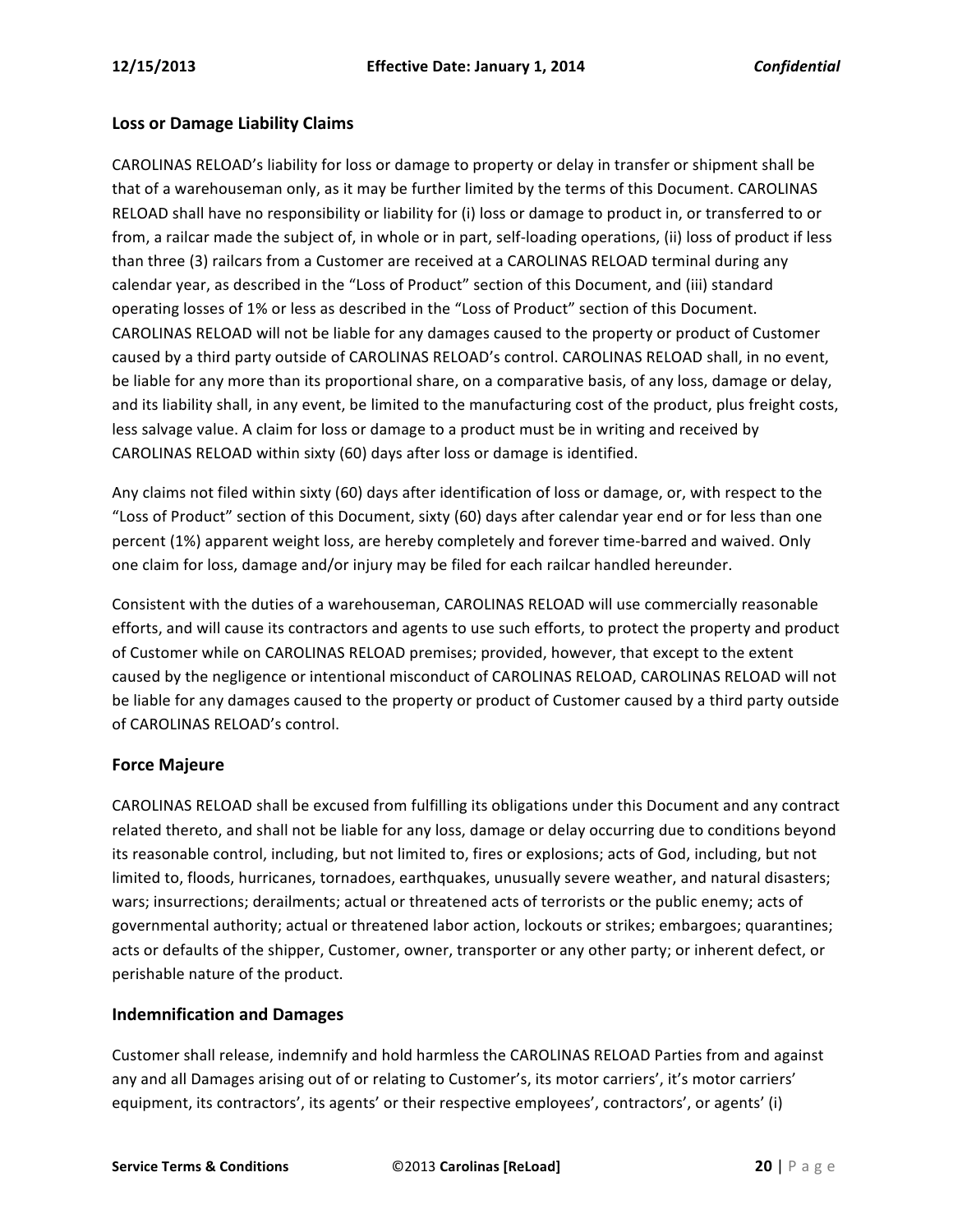negligence, intentional misconduct, or failure to comply with one or more terms or conditions of this Document or any associated agreements, or (ii) presence at or use of CAROLINAS RELOAD's terminal, except to the extent caused on a comparative fault basis by the negligence or intentional misconduct of the CAROLINAS RELOAD Parties. This indemnification obligation shall survive the completion of the last transfer and release of the associated railcar and the termination, expiration, or non-renewal of any agreement related thereto.

CAROLINAS RELOAD shall, except to the extent otherwise provided or limited in this Document, release, indemnify and hold harmless Customer and its directors, officers and employees from and against any and all Damages to the extent caused on a comparative fault basis by the negligence or intentional misconduct of CAROLINAS RELOAD or its contractors or their respective employees or agents. This indemnification obligation shall survive the completion of the last transfer and release of the associated railcar and the termination, expiration, or non-renewal of any agreement related thereto.

To the extent a spill or discharge is caused by the negligence, intentional misconduct or failure to comply with the terms or conditions of this Document or any other agreements with Customer on the part of CAROLINAS RELOAD, its contractors, or their respective employees, contractors or agents, the clean-up and remediation of the spill or discharge shall, as between CAROLINAS RELOAD and Customer, and except to the extent otherwise provided or limited in this Document, be the responsibility of, and the costs thereof shall be borne by, CAROLINAS RELOAD. To the extent a spill or discharge is caused by the negligence, intentional misconduct or failure to comply with the terms or conditions of this Document or any other agreements with CAROLINAS RELOAD on the part of Customer, its motor carriers, its other contractors or their respective employees, contractors or agents, the clean-up and remediation of the spill or discharge shall, as between CAROLINAS RELOAD and Customer, be the responsibility of, and the costs thereof shall be borne by, Customer. In that event, however, CAROLINAS RELOAD is authorized by Customer, at Customer's expense, to commence and carry out any and all containment or clean-up operations deemed reasonable and appropriate by CAROLINAS RELOAD or required by governmental agency, law or regulation.

With the exception of indemnification obligations in this Document with respect to third party Damages, neither CAROLINAS RELOAD nor Customer nor their respective affiliates, contractors, agents, directors, officers, employees, successors and assigns shall have any liability to any other party under this Document or any related agreements they may have with one another, regardless of the circumstances, whether related to loss or damage to product, personal injury to or death of any persons, property damage or otherwise, for indirect, special, consequential, or punitive damages, whether known, contemplated, foreseeable or unforeseeable.

#### **Insurance**

CAROLINAS RELOAD or its contractors have procured and will maintain: (a) Employer's Liability Insurance in the amount of at least \$1,000,000; (b) Worker's Compensation Insurance in statutory amounts; (c) Commercial General Liability Insurance for bodily injury and tangible property damage with a minimum limit of at least \$5,000,000 for each occurrence and \$5,000,000 in the aggregate; and (d)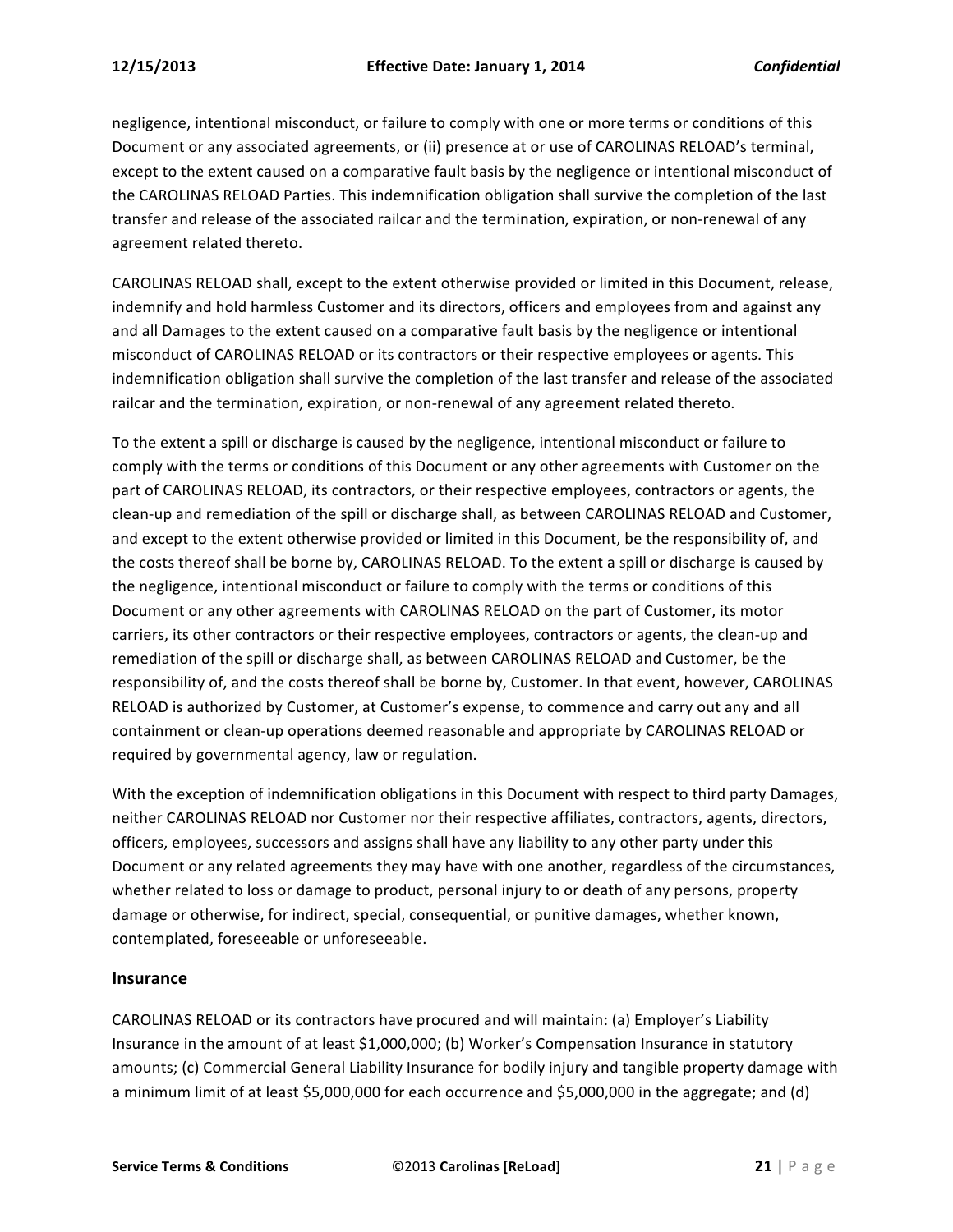Automobile Liability Insurance with a minimum limit of \$5,000,000 per occurrence. It is not CAROLINAS RELOAD's policy to designate Customers as additional insured's on such policies.

#### **Preloading and Parking**

The parking of vehicles\trailers within a CAROLINAS RELOAD terminal overnight and/or in preparation for the act of preloading a trailer within the CAROLINAS RELOAD terminal may be permitted from time to time at the request of Customer and the discretion of CAROLINAS RELOAD. Such preloading and parking will be at rates and within areas established by CAROLINAS RELOAD for each facility from time to time, and subject to the Terms and Conditions in this Document and such others as CAROLINAS RELOAD may establish from time to time regarding preloading and parking at the CAROLINAS RELOAD terminal. Notwithstanding any language to the contrary in this Document, CAROLINAS RELOAD, its affiliates and contractors, and their respective directors, officers, employees and agents (the "Relieved Parties") shall not have, and are hereby relieved, released and indemnified by the Customer and motor carrier, of and from, any Damages, liability or responsibility whatsoever for loss or damage to, or theft of, vehicles or their contents while preloaded or parked at a terminal, except to the extent caused by the intentional misconduct of a Relieved Party and any and all such claims are hereby completely and forever timebarred and waived.

# **Product Information**

Customer represents and warrants that any and all information supplied by Customer concerning the content of a railcar or truck/trailer, and the identity, nature, and handling of a product, shall be the latest information known to Customer, accurate, and complete to the extent relevant to the associated Services. Customer is responsible for providing an accurate STCC (Standard Transportation Commodity Code) and MSDS. Any railcar arriving at a terminal without a full written description of its contents will be held at Customer's expense awaiting a proper description or further instructions on disposition of the contents. If the written description shows that the product is not one approved for transfer, railcar will be released to Customer subject to all applicable terminal charges.

#### **Modification of Terms and Services**

The terms of this Document may be changed by CAROLINAS RELOAD at any time without notice. The latest version is available on CAROLINAS RELOAD's website, at www.CarolinasReLoad.com.

CAROLINAS RELOAD may, at its discretion and without liability to Customers, eliminate, modify or add services at any terminal facility, or terminate services and close the terminal, at any time.

#### **Other Transportation Documents**

Should any shipment be tendered with other documents, such as the Uniform Bill of Lading, a motor carrier bill of lading, a shipper bill of lading, or other shipping document, regardless of whether they have been signed by CAROLINAS RELOAD or its agent, each such document will serve solely, if they have any purpose, as a receipt indicating the transfer of the shipment, and their terms will not govern the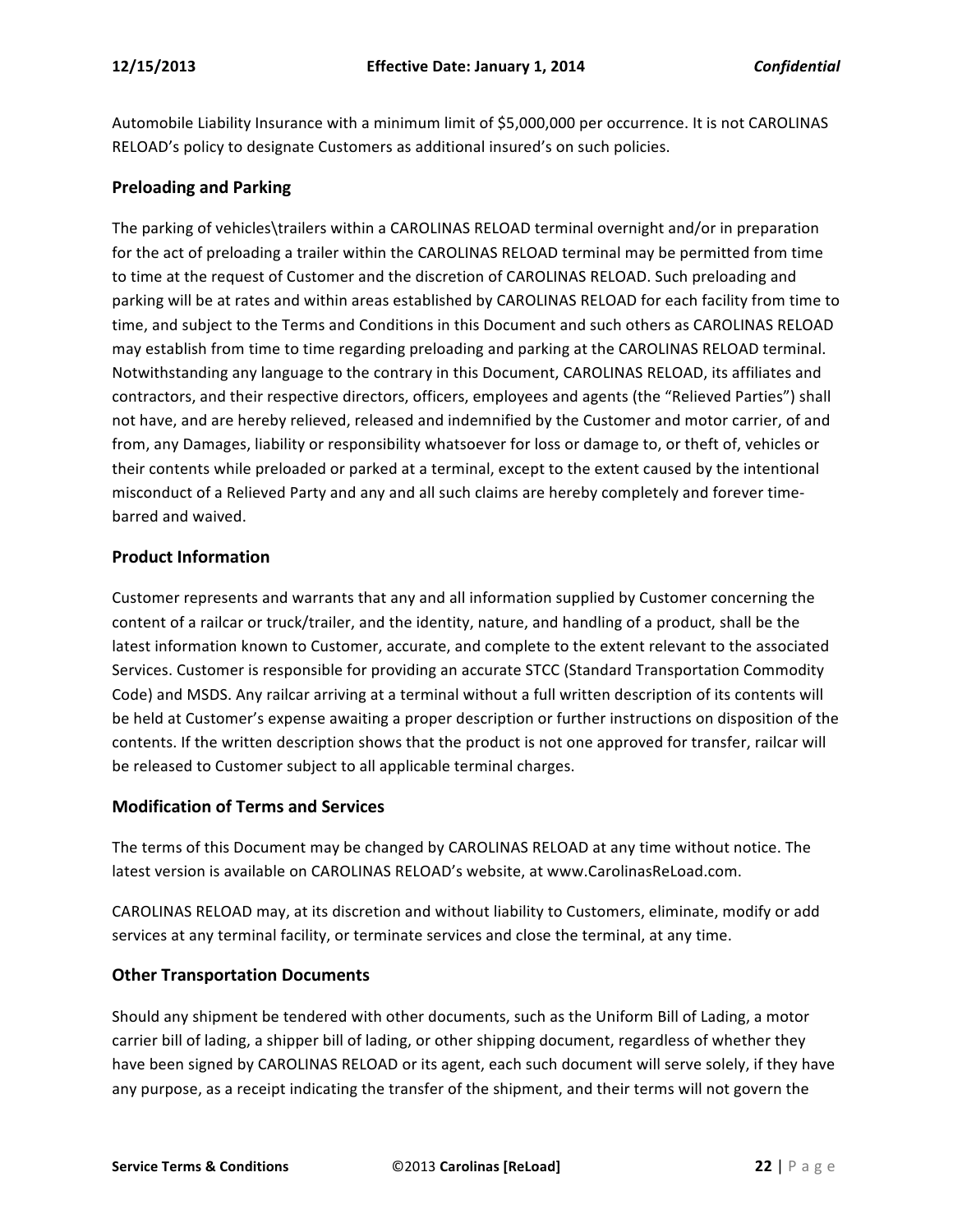services arranged or provided by CAROLINAS RELOAD. In no event will such documents serve as verification by CAROLINAS RELOAD of the nature, number, or volume of the content of a shipment.

#### **Termination and Default**

Absent a contractual provision to the contrary, CAROLINAS RELOAD may terminate its contractual arrangement(s) with Customer upon thirty (30) days' notice if without cause, and immediately if due to default, regulatory changes or requirements, governmental action or imposition, or any other cause beyond the reasonable control of CAROLINAS RELOAD.

In the event of termination of the contractual relationship(s) between CAROLINAS RELOAD and Customer, Customer must provide CAROLINAS RELOAD, not later than ten (10) days following termination of the relationship, with shipping instructions regarding the return of any railcars, product or other property of Customer then on or in transit to CAROLINAS RELOAD premises. Should Customer fail to provide shipping instructions in the aforementioned timeframe, CAROLINAS RELOAD may, at its sole discretion and at Customer's expense, return such product and/or other property to origin or provide for disposal of the same. All costs of arranging for and completing the foregoing transportation and/or disposal shall be on Customer's account and expense and, if paid by CAROLINAS RELOAD, shall be promptly reimbursed by Customer to CAROLINAS RELOAD upon demand. Such expense will include, but may not be limited to, CAROLINAS RELOAD's reconsignment fee per CAROLINAS RELOAD's Standard Price List.

#### **Compliance with Laws and Rules**

CAROLINAS RELOAD, Customers and motor carriers shall comply, and shall cause their respective contractors to comply, with all laws, rules, regulations, ordinances, and CAROLINAS RELOAD published or otherwise provided policies and procedures applicable to the terminals, the Services and activities related thereto.

#### **Hazardous Railcar Handling:**

CAROLINAS RELOAD does not hold itself out to provide storage of rail cars containing hazardous materials ("hazmat cars"). A Customer must arrange to forward each shipment of hazardous materials in a prompt and timely manner after acceptance at the CAROLINAS RELOAD facility.

If the Customer cannot arrange to forward the hazardous materials in a prompt and timely manner, the customer will need to make arrangements for storage of the hazardous materials at an alternative location.

Track Occupancy charges are assessed by CAROLINAS RELOAD for a commercially reasonable time to permit Customers the opportunity to arrange for transfer of product. For hazmat cars held beyond a commercially reasonable time, CAROLINAS RELOAD reserves the right, upon prior written notice to Customer and subsequent failure to remove the hazmat car(s), to assess a penalty. In extreme cases, upon additional written notice, CAROLINAS RELOAD reserves the right to remove cars containing hazardous materials and/or make disposition of the hazardous materials contained therein.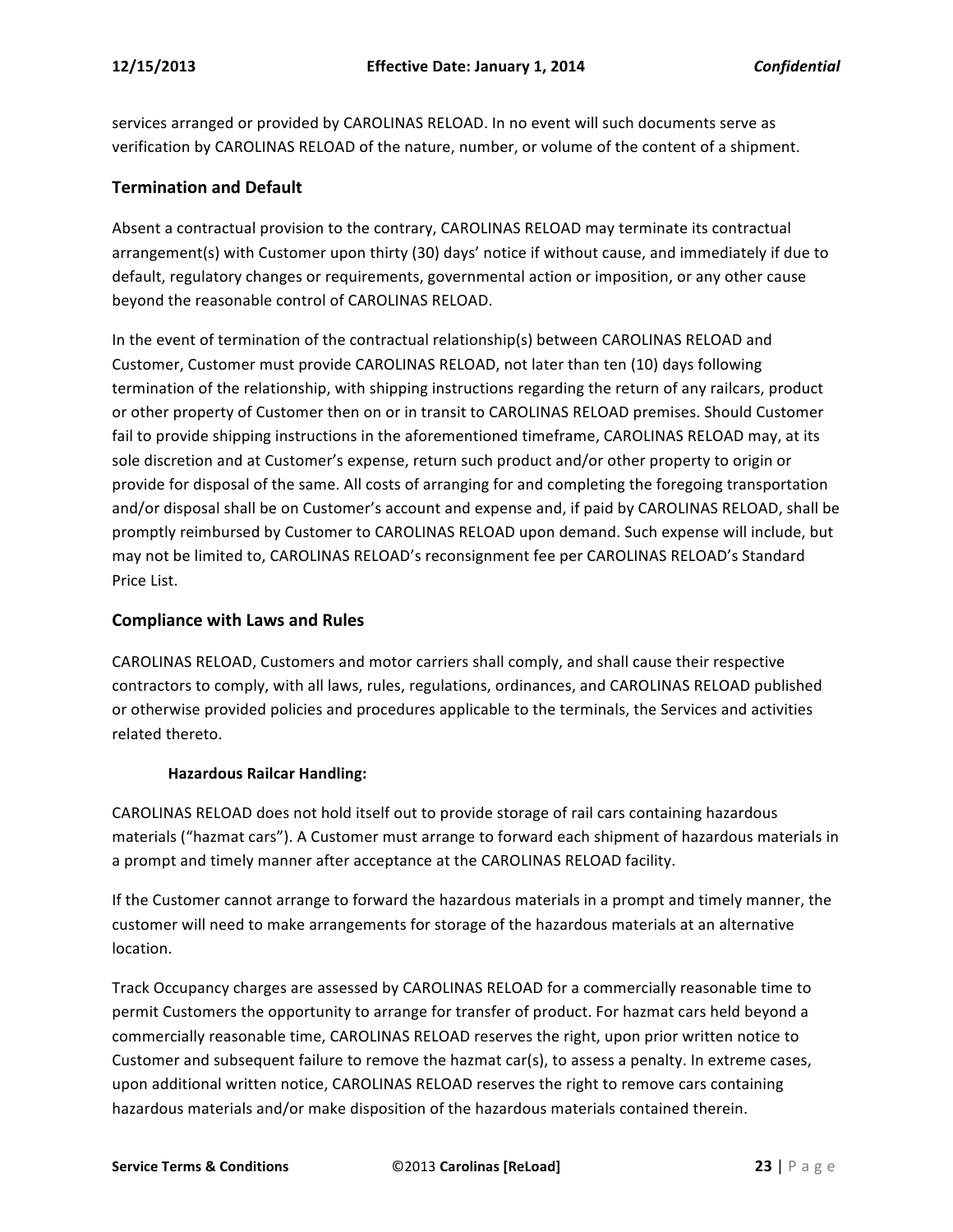CAROLINAS RELOAD has the right to refuse to accept carrier-tendered rail cars that contain hazardous materials if the hazardous materials cannot be forwarded by the Customer in a prompt and timely manner.

#### **Interpretation and Venue**

This Document and the contractual terms and conditions it establishes will be interpreted according to the laws of the State of North Carolina excluding the principles thereof regarding conflicts or choice of law. Any action or suit in connection with this Document shall only be brought in a court of competent jurisdiction in Anson County, North Carolina or the United States District Court for the Western District of North Carolina. The parties hereto consent to the jurisdiction of said courts and waive any rights to move said courts to transfer venue of such action or suit, or to dismiss such action or suit for lack of personal jurisdiction, improper venue or forum non conveniens. In addition, the parties hereto consent to a non-jury trial for any such action or suit brought before the court. Although the Document is printed in a format prepared by CAROLINAS RELOAD, it is the intention of the parties that the provisions of this Document be fairly interpreted, and not construed against CAROLINAS RELOAD. If any portion or all of a provision of this Document is determined by a court of law to be illegal or unenforceable, the remaining portion of the provision, if any, and the other provisions shall remain in full force and effect, and binding upon the Customer and CAROLINAS RELOAD. Time is of the essence with respect to the filing of claims or legal proceedings as provided for in this Document. A failure by CAROLINAS RELOAD or Customer to enforce a provision of this Document shall not constitute a waiver of that provision in the future.

#### **Attorney Fees and Costs**

In any legal action or other proceeding arising out of or relating to or for the enforcement of this Document or any related agreement, the successful or prevailing party or parties shall be entitled to recover reasonable attorneys' fees and other costs incurred in that action or proceeding, in addition to any other relief to which it or they may be entitled from the non-prevailing party.

#### **Relationship of Parties**

Nothing contained in this Document shall be deemed to give any party the power or right to direct or control the day-to-day activities of the other. Neither this Document nor anything contained herein shall be deemed or construed to constitute CAROLINAS RELOAD and Customer (or its motor carrier) as principal and agent, partners, joint ventures, co-owners or otherwise participants in a joint or common undertaking, it being understood that the relationship between CAROLINAS RELOAD and Customer (or its motor carrier) is solely that of independent contractors.

Neither CAROLINAS RELOAD nor Customer (or its motor carrier) shall be or become liable or bound by any agreement, representation, act, or omission whatsoever of the other party unless specifically provided for in this Document or an addendum hereto. Customer's (or its motor carrier's) employees and contractors shall not be deemed to be CAROLINAS RELOAD's employees.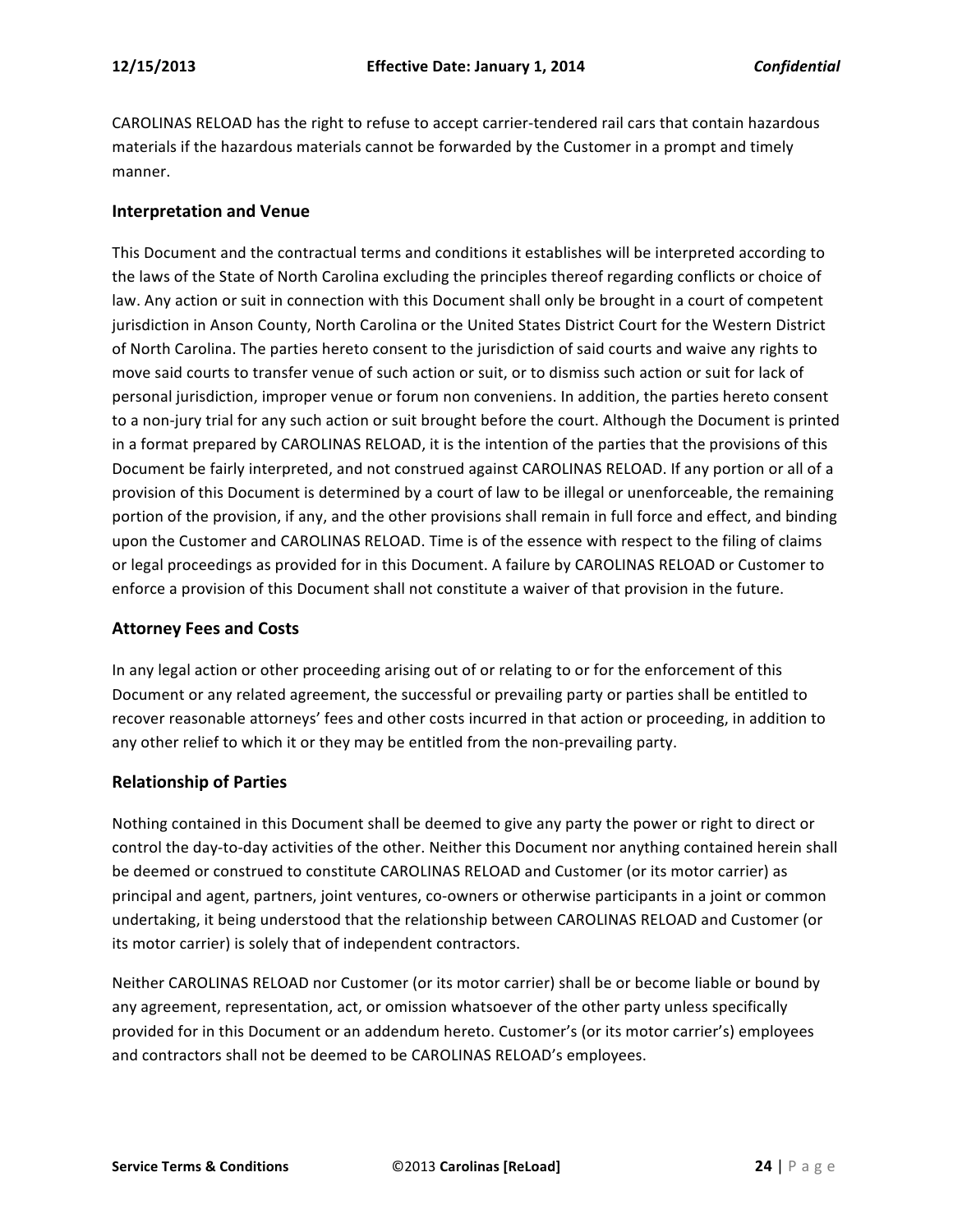#### **Headings**

The headings of the provisions of this Document are inserted solely for convenience of reference and are not a part of this Document and shall not in any way affect, govern, limit, or aid in the construction of any of the terms or provisions of this Document.

#### **Third Party Beneficiary**

Nothing contained in this Document creates any third party beneficiary rights except to the extent an intent to do so is clear with respect to the language of the indemnity provisions.

#### Credit Terms / Payment / Billing Disputes / Finance Charge

CAROLINAS RELOAD Customers must establish credit with CAROLINAS RELOAD before the delivery of services by CAROLINAS RELOAD can be arranged and provided. Contact CAROLINAS RELOAD's commercial representative for your area to obtain an Application and Credit Agreement. This Agreement can also be found on CAROLINAS RELOAD's website: www.CarolinasReLoad.com.

The Credit Application contains instructions on the completion and submittal process. Complete the Application and Credit Agreement to establish credit prior to arranging to move product to a terminal.

Payment in full of undisputed CAROLINAS RELOAD charges must be received within fifteen (15) days of the date of the invoice. Payment obligations are absolute and not subject to excuse or waiver in any circumstance.

CAROLINAS RELOAD may at any time terminate credit provisions and require payments in advance for services. Failure to pay all rates and charges may result in cancellation or suspension of service agreements. Payments due under service agreements may not be set off or withheld in any dispute with CAROLINAS RELOAD.

CAROLINAS RELOAD prefers payments be made electronically via its Electronic Funds Transfer (EFT) program. EFT helps Customers manage cash more effectively with the rapid, accurate, and uniform transfer of financial information. These funds transfers are initiated through the Automated Clearing House (ACH) operation of the Federal Reserve Bank.

Three options are available:

- ACH Debits. CAROLINAS RELOAD charges your company's bank account.
- ACH Credits. Your company sends payment to CAROLINAS RELOAD's bank account.
- Fed Wire Transfers. Your company sends payment and remittance detail to CAROLINAS RELOAD's bank account.

To initiate an EFT agreement, please contact your CAROLINAS RELOAD Regional Business Development Manager.